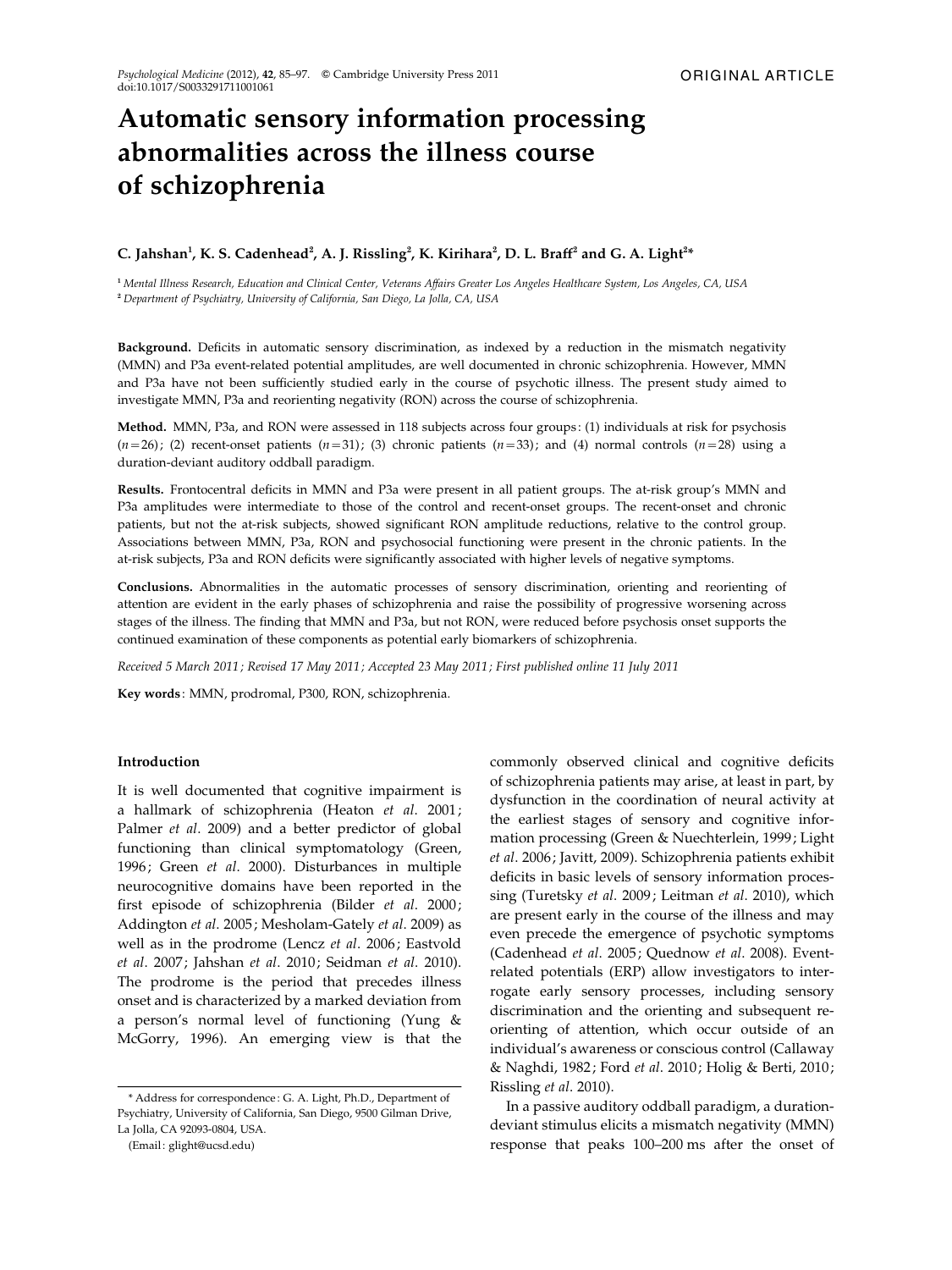a stimulus deviance (Naatanen et al. 1978). MMN can be elicited even when participants do not attend to the stimuli (Picton et al. 2000). Therefore, it is assumed to reflect an automatic, sensory-based deviance detection process, although some studies have shown that MMN can be attenuated by strongly focused attention to some other stimulus sequence (Woldorff et al. 1991, 1998).

Deficits in MMN generation using a variety of stimulation parameters (e.g. oddball stimuli that differ in pitch or duration) represent a remarkably robust finding in chronic schizophrenia (Shelley et al. 1991; Javitt et al. 2000a ; Mathalon et al. 2000; Light & Braff, 2005a, b; Umbricht & Krljes, 2005; Kiang et al. 2009). Nevertheless, the extant literature on MMN in the early stages of the disease has yielded mixed results. Some studies have identified abnormalities (Javitt et al. 2000b; Devrim-Ucok et al. 2008; Hermens et al. 2010) whereas others have failed to detect any significant decrements in either duration or pitch MMN in patients with a psychotic illness duration of <3 years (Salisbury et al. 2002; Valkonen-Korhonen et al. 2003; Umbricht et al. 2006). In a prospective study of first-hospitalized patients with schizophrenia (Salisbury et al. 2007), a strong relationship was found between the progressive reductions of MMN amplitude and left hemisphere Heschl gyrus gray matter volume. To date, only one study has assessed MMN in individuals in the prodromal phase of schizophrenia (Brockhaus-Dumke et al. 2005). Duration MMN amplitudes were slightly lower in at-risk patients compared with normal controls but this difference did not reach statistical significance. The clarification of the extent of MMN deficits in the prodrome contributes to the overall efforts to identify potential markers of vulnerability to schizophrenia and may offer insights into the underlying pathological processes leading to the development of the illness.

Recent studies have also demonstrated that MMN is highly associated with psychosocial functioning in schizophrenia patients (Light & Braff, 2005b; Kawakubo et al. 2007; Wynn et al. 2010; Rasser et al. 2011) as well as in healthy subjects (Light et al. 2007). However, only two studies have examined this relationship in first-episode patients; one showed that larger duration MMN is associated with a better score on a quality of life measure (Hermens et al. 2010) while the other did not find a relationship between pitch MMN and social functioning (Salisbury et al. 2007). Given the observation that the at-risk patients who do not convert to psychosis still show at least some impairments in social functioning (Ballon et al. 2007), it is important to determine whether measures of early sensory processing are associated with the degree of functional disability in the early stage of illness.

The MMN ERP component is often followed by the P3a, a frontocentral positive wave peaking between 250 and 300 ms. The P3a component is assumed to reflect the covert orienting or shift in attention (Friedman et al. 2001). Several studies have found that P3a amplitude in response to infrequent non-target or distracter stimuli is reduced in schizophrenia patients (Grillon et al. 1990a, b; Mathalon et al. 2000; Grzella et al. 2001). Nonetheless, only one study has examined P3a in the early stages of the illness, finding impairment in first-episode psychosis patients (Valkonen-Korhonen et al. 2003). To our knowledge, P3a has yet to be examined in subjects at risk for developing psychosis.

Automatic sensory discrimination and covert shifting of attention are important to our understanding of schizophrenia, as is the reorienting of attention or the automatic preparation for detecting subsequent stimulus changes (Naatanen et al. 1982). This attentional reorienting may be reflected in an automatically elicited late negativity that follows the P3a, peaks at latencies between 400 and 600 ms, and is centered on frontocentral electrodes (Otten et al. 2000; Schroger et al. 2000). This component has been referred to as the ' reorienting negativity (RON)' (Schroger & Wolff 1998). RON has been considered an automatically elicited response component during active auditory (Schroger et al. 2000) and visual (Escera et al. 1998, 2001) discrimination tasks (Escera & Corral, 2007). To date, there are no published reports of RON in schizophrenia spectrum populations or in passive auditory paradigms.

The MMN, P3a and RON complex provides a serial, hierarchical neurophysiological index of the cascade of three main processes involved in involuntary attention control (automatic change detection, orienting of attention and reorienting of attention), following deviant stimuli (Berti et al. 2004; Horvath et al. 2008). When examined separately, those components may index discrete processes with dissociable underlying neural and genomic substrates as well as relationships to symptoms and functional outcome (Braff & Light, 2004; Light & Braff, 2005a; Light et al. 2010).

The primary aim of the present study was to crosssectionally examine the MMN/P3a/RON response complex across different stages of schizophrenia by assessing the extent of MMN, P3a and RON amplitude reductions in (1) at-risk subjects, (2) recent-onset and (3) chronic schizophrenia patients relative to normal controls. We hypothesized that MMN, P3a and RON amplitudes would be significantly reduced in recentonset and chronic patients relative to normal controls and that the amplitudes of the at-risk subjects would lie in between those of the normal controls and those of the recent-onset patients. The secondary hypothesis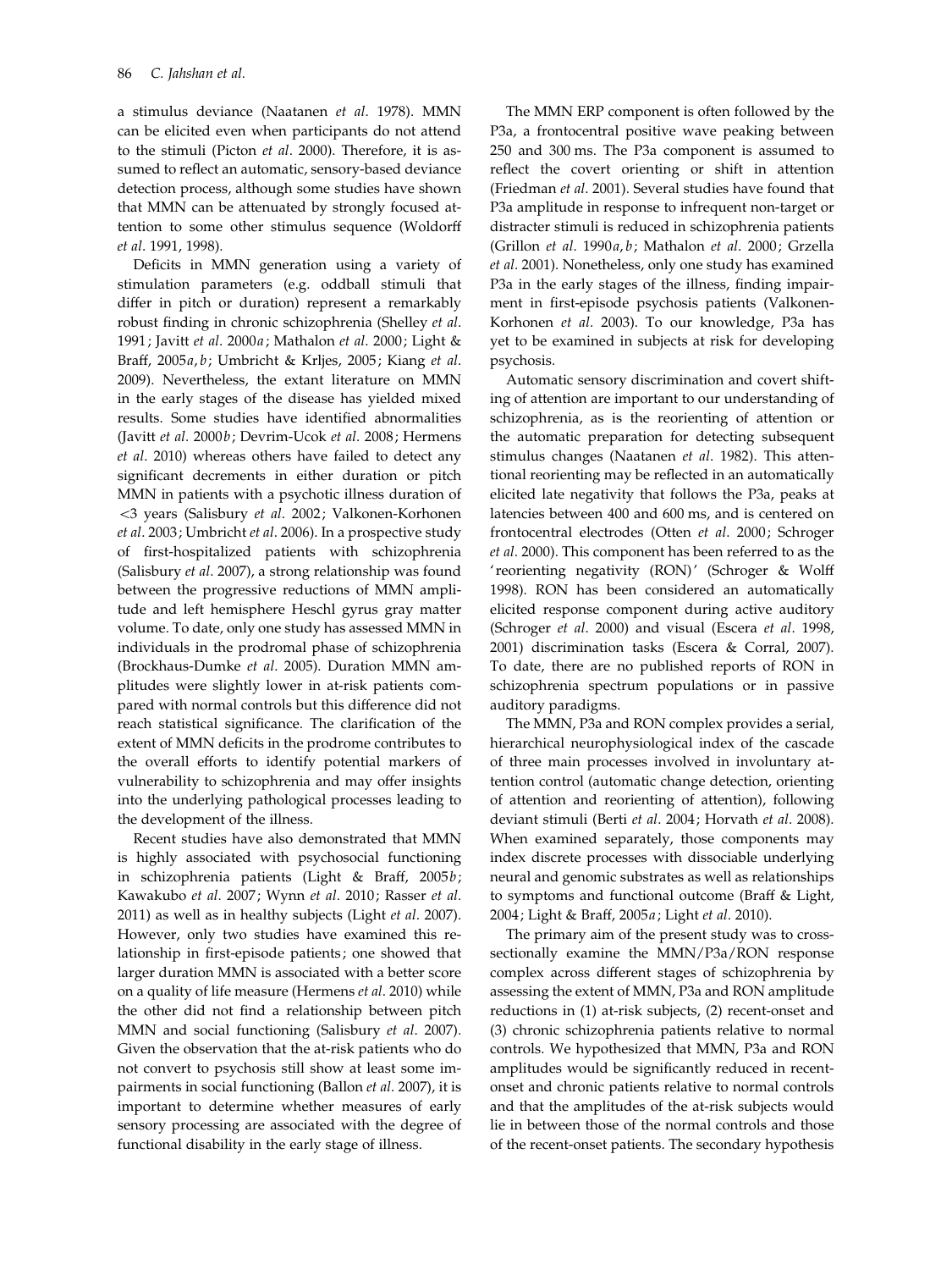was that MMN, P3a and RON deficits would be associated with symptoms and social functioning impairment within the patient groups.

# Method and materials

#### Subjects

At-risk subjects ( $n=26$ ), recent-onset patients ( $n=31$ ), chronic patients  $(n=33)$ , and normal control subjects  $(n=28)$  were enrolled in the study. At-risk and recentonset patients were selected from a pool of individuals who were participating in the Cognitive Assessment and Risk Evaluation program at UCSD and referred to the Schizophrenia Program laboratory for electroencephalography (EEG) testing. They were help-seeking and receiving treatment as usual (pharmacological or psychosocial) according to their presenting symptoms. Chronic patients were recruited from community residential facilities and via physician referral. Normal control subjects were recruited through newspaper advertisements and flyers posted at the UCSD medical center. Subjects aged >18 years were asked to give informed consent. Those aged <18  $(n=12)$  provided assent and their guardian was asked to sign a consent form for study participation. All participants were tested on a passive auditory oddball paradigm and scheduled for a short clinical evaluation on the day (if possible), or within 1 month, of their EEG recording session.

The Structured Interview for Prodromal Symptoms (SIPS; Miller et al. 2003) was used to identify subjects at risk for psychosis and to measure the severity of prodromal symptoms. The majority of the at-risk subjects met criteria for at least one of the two most common prodromal syndromes (Seeber & Cadenhead, 2005; Yung et al. 2005) per the SIPS: 'Attenuated Positive Symptom' (new onset of subsyndromal psychotic symptoms) and 'Genetic Risk and Deterioration' (family history of schizophrenia in a first-degree relative or criteria for schizotypal personality disorder met in patient, associated with a decline in global functioning over the past year). The recentonset and chronic patients had a DSM-IV diagnosis of schizophrenia and a mean duration of illness of  $1.2 \pm 0.82$  and  $10.7 \pm 3.3$  years respectively. Normal control subjects were not included if they had a history of mental illness or learning disability, cluster A personality disorder or prodromal symptoms, a family history of psychotic illness, or a history of taking psychotropic medications.

Axis I and Axis II diagnoses were assessed with the Structured Clinical Interview for DSM-IV Axis I Disorders (First et al. 1995) and the Structured Interview for DSM-IV Personality Disorders (Pfohl et al. 1995), respectively. The Kiddie-Schedule for Affective Disorders and Schizophrenia (Chambers et al. 1985) was administered to patients aged <16 years  $(n=6)$ . Subjects with a history of head injury, seizures, neurological disorder, or an IQ <80 were excluded from the study. Those who met DSM-IV criteria for lifetime substance abuse/dependence were included in the sample unless they endorsed having used substances during the month preceding neurophysiological testing or their urine toxicology test results were positive.

Clinical symptoms were evaluated using the Scales for the Assessment of Positive Symptoms (SAPS; Andreasen et al. 1977) and Negative Symptoms (SANS; Andreasen, 1984). Current level of functioning was assessed with the Modified Global Assessment of Functioning (GAF; Hall & Parks, 1995). Family history of psychiatric illness was assessed, after receiving consent to contact a relative, using the Family History Research Diagnostic Criteria (Andreasen et al. 1977). Six at-risk and three recent-onset patients had a first-degree relative with psychosis. Seven at-risk, 25 recent-onset and 31 chronic patients were on at least one atypical antipsychotic with or without other psychotropic medications at the time of testing. These at-risk subjects were prescribed antipsychotics for their attenuated positive symptoms or other mood problems that required treatment. Two of the 26 at-risk subjects transitioned to psychosis; one converted to psychotic mania and one to schizophrenia 25 days and 1 year after their ERP testing, respectively.

# Neurophysiological testing

EEG recordings were acquired with a Neuroscan NuAmp system (Neuroscan, USA). EEG was recorded from the scalp using 34 electrodes attached to an electrode cap. The following 34 equidistant electrode positions were used: Fp1, Fp2, Fz, F3, F4, F7, F8, FC1, FC2, FC5, FC6, Cz, C3, C4, CP1, CP2, CP5, CP6, Pz, P3, P4, P7, P8, O1, O2, PO9, PO10, Iz, T1, T2, T7, T8, TP9, TP10. A reference electrode was placed at the nose tip, in addition to a ground electrode at Fpz. Four additional electrodes were placed above and below the left eye as well as at the outer canthi of both eyes in order to monitor blinks and eye movements. EEG was digitally referenced off-line to linked mastoids (TP9/TP10). All impedances were kept  $\langle 4 \text{ k}\Omega$ . Signals were digitized at a rate of 1 kHz with system acquisition filter settings at 0.5–100 Hz. Subjects were presented with binaural tones (1 kHz 85 dB sound pressure level, with 1 ms rise/fall) with a fixed stimulus onset-to-onset asynchrony of 500 ms using a San Diego Instruments ERP-Lab system (San Diego Instruments, USA). Standard (90% probability; 50 ms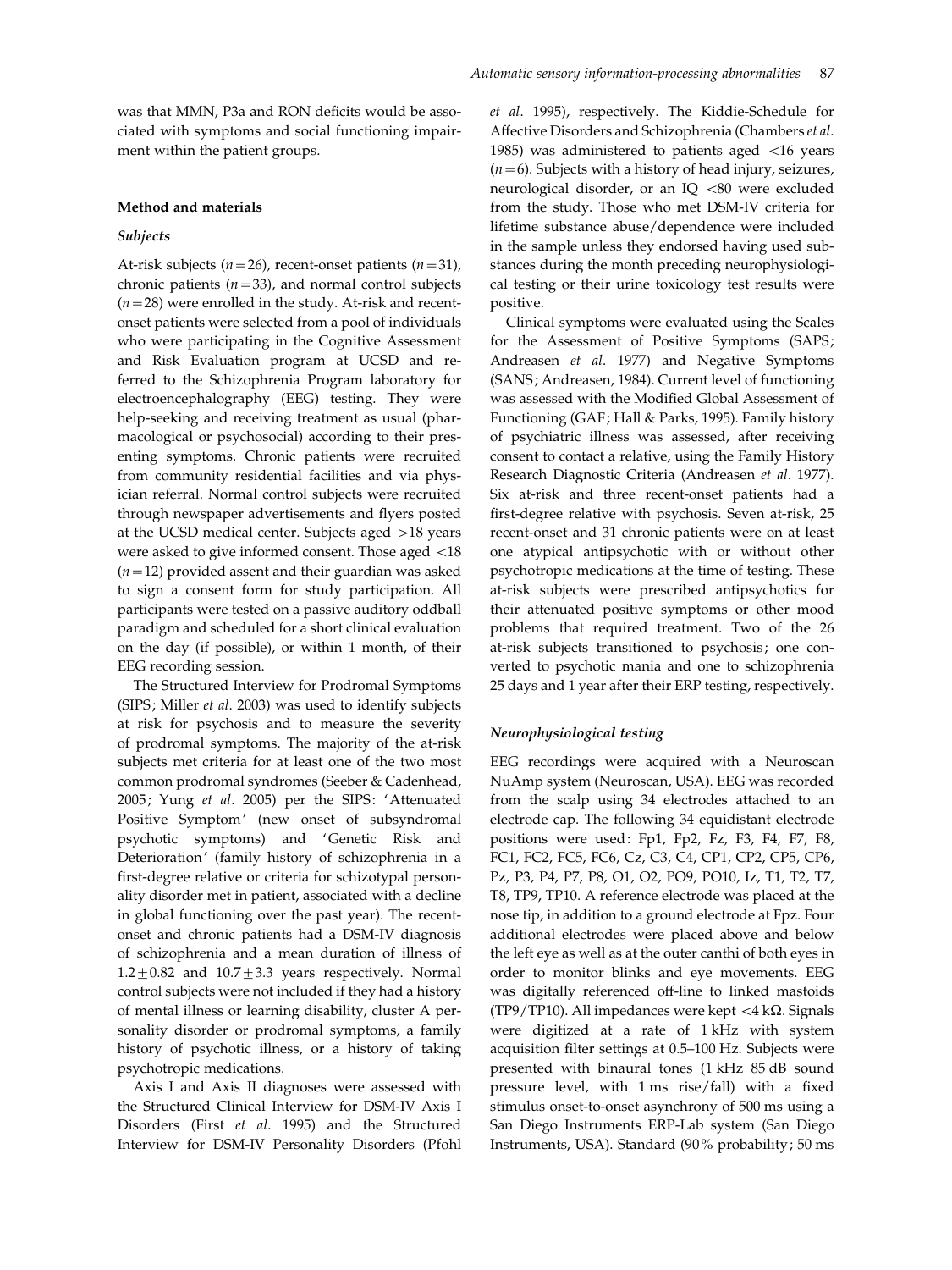duration) and deviant (10% probability; 100 ms duration) tones were presented in pseudorandom order using foam insert earphones. During EEG recording, subjects were instructed to watch a silent cartoon video. EEG acquisition was terminated when a minimum of 225 artifact-free deviant trials were collected. Data processing was performed offline using automated procedures. Continuous recordings were mathematically corrected for eye movement artifact employing standard procedures (Semlitsch et al. 1986). Continuous data were divided into epochs relative to the onset of stimuli  $(-100$  to 500 ms) and centered at the mean of the pre-stimulus baseline. Following blink correction, epochs containing  $> +50 \mu V$  in frontal recording sites were automatically rejected. MMN waveforms were generated by subtracting the ERP waveforms in response to standard tones from the waveforms elicited by the deviant tones. The resultant difference waves were low-pass filtered at 20 Hz (zerophase shift, 24 dB/octave roll-off) to remove any residual high-frequency artifact consistent with established methods (Light & Braff, 2005a, b; Light et al. 2007; Kiang et al. 2009). ERP component peaks were manually identified using butterfly plots, mean global field power, topographical inspection and comparison of individual frontocentral and mastoid electrodes. This allowed for the confirmation of polarity inversion at mastoid electrodes for MMN analyses. Search windows for peak MMN, P3a, and RON were 135–205, 250–350, and 350–500 ms, respectively. Mean amplitudes in the 25 ms surrounding the identified peaks were then automatically calculated for each electrode.

# Statistical analyses

In order to investigate group differences in MMN, P3a and RON amplitudes, a repeated measures analysis of variance (ANOVA) with electrode site as the within-subject variable and diagnostic group as the between-subject variable was performed for each component. Greenhouse-Geisser adjustments were used for repeated measures ANOVAs that contained more than one degree of freedom. Significant group  $\times$ electrode interactions were decomposed using a series of one-way ANOVAs to assess group effects at each of the frontocentral electrodes. Cohen's d was also calculated to further characterize group differences and minimize the reliance on  $p$  values for interpreting potential effects. Relationships between MMN, P3a, and RON amplitudes at frontocentral sites and GAF, SAPS, SANS, and SIPS ratings were investigated using Spearman rank correlations. Only significant correlations at contiguous electrodes were reported.

#### Results

#### Sample characteristics

There were significant group differences in age  $(F_{3,114}=47.75, p<0.001)$  and education  $(F_{3,113}=3.76,$  $p=0.01$ ). As expected, the chronic schizophrenia group was significantly older than all the other groups  $(p<0.001)$  and had significantly fewer years of education than the normal control group ( $p=0.02$ ). The atrisk group was also significantly younger than the recent-onset group ( $p=0.04$ ). There were no significant group differences in ethnicity ( $\chi^2_{12}$ =15.37, p=0.22) and handedness ( $\chi^2$ <sub>6</sub>=7.03,  $p$ =0.32) but there were significantly more males than females in the patient groups relative to the normal control group  $(\chi^2_{3})$ 17.34,  $p = 0.001$ ). As expected, there were significant differences in SAPS  $(F_{2.81} = 11.38, p < 0.001)$ , SANS  $(F_{2,80}=10.53, p<0.001)$  and GAF  $(F_{2,80}=5.47, p=0.006)$ among the patient groups, with significantly less severe positive symptoms in the at-risk relative to the recent-onset ( $p=0.006$ ) and chronic ( $p<0.001$ ) groups. Similarly, the chronic group had significantly more severe negative symptoms (SANS) than the recentonset ( $p=0.006$ ) and at-risk ( $p<0.001$ ) groups and more impairment in global functioning (GAF) than the at-risk group  $(p=0.004)$  (Table 1).

Given the significant group differences in age and results from our preliminary analyses showing that older age was associated with smaller MMN ( $r=0.36-$ 0.57; Fp1, Fp2, F7, F8, Fz, F3, F4, FC2), P3a ( $r = -0.35$ to  $-0.53$ ; Fp2, F8, F4, C4) and RON ( $r=0.38-0.46$ ; Fz, F3, F4, FC1, FC2, Cz) activity in the chronic group  $(p<0.05)$ , we included age as a covariate in each of the subsequent analyses. However, age was not a significant covariate for any of the components (main effect of age:  $F = 0.17 - 0.52$ ,  $p > 0.45$ ; electrode  $\times$  age interaction:  $F=0.70-1.99$ ,  $p>0.10$ ) and did not affect the results. Therefore, we decided to exclude it from further analyses. Moreover, in order to control for possible gender confounds, we repeated the analyses below after including gender as another between-subject variable. No significant main effects or interactions with gender were present.

#### Group differences in MMN amplitudes

The repeated measures ANOVA revealed a significant effect of electrode  $(F_{2.56,291,48}=280.24, p<0.001)$  indicating a frontal maxima in the MMN amplitude distribution, with the expected polarity inversion of responses at temporo-parietal and other posterior electrodes. There was a significant group  $\times$  electrode interaction ( $F_{7.67,291.48}$ =3.60,  $p$ =0.001), indicating the presence of deficits at frontocentral but not temporoparietal sites. The follow-up ANOVA revealed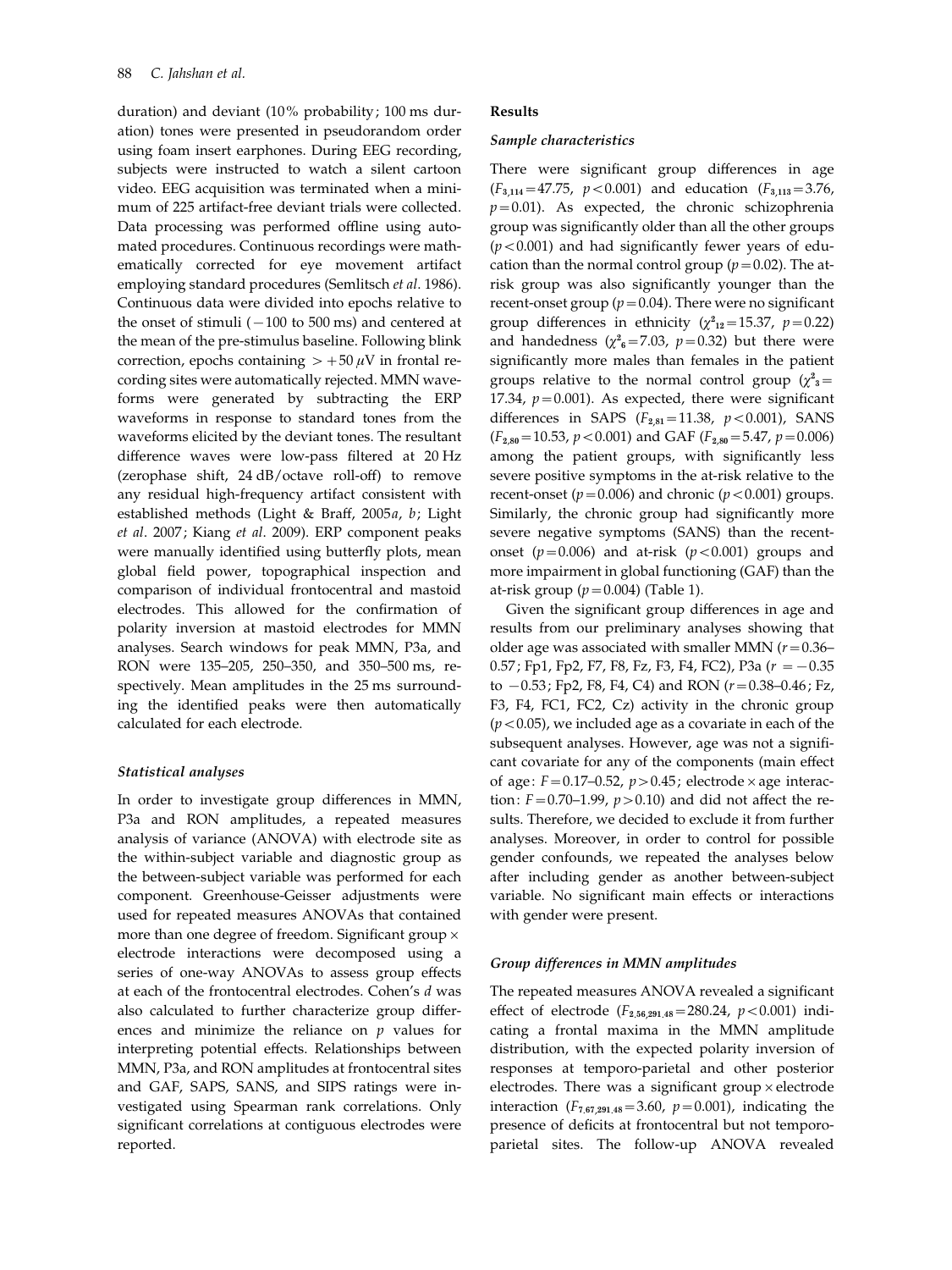|                                | Chronic<br>schizophrenia<br>$(n=33)$ | Normal<br>controls<br>$(n=28)$ | At risk for<br>psychosis<br>$(n=26)$ | Recent-onset<br>schizophrenia<br>$(n=31)$ |
|--------------------------------|--------------------------------------|--------------------------------|--------------------------------------|-------------------------------------------|
|                                |                                      |                                |                                      |                                           |
| Age, mean (s.p.)               | 21.04 (4.43)                         | 19.15 (3.39)                   | 21.90 (3.71)                         | 29.82 (3.56)                              |
| Range                          | $12 - 30$                            | $13 - 29$                      | $14 - 33$                            | $24 - 35$                                 |
| Gender (% male)                | 39.3%                                | 65.4%                          | 83.9%                                | 81.8%                                     |
| Ethnicity (% Caucasian)        | 64.3%                                | $46.2\%$                       | 54.8%                                | $60.6\%$                                  |
| Handedness (% right)           | $100\%$                              | 80.8%                          | 83.9%                                | 84.8%                                     |
| SIPS Positive, mean (s.p.)     |                                      | 6.82(5.40)                     |                                      |                                           |
| SIPS Negative, mean (s.p.)     |                                      | 11(7.10)                       |                                      |                                           |
| SIPS Disorganized, mean (s.p.) |                                      | 4.59(3.43)                     |                                      |                                           |
| SIPS General, mean (s.p.)      |                                      | 6.50(5.38)                     |                                      |                                           |
| SAPS, mean (s.p.)              |                                      | 3.81(3.36)                     | 7.07 (4.27)                          | 8.55(2.96)                                |
| SANS, mean (s.p.)              |                                      | 7.20(5.14)                     | 9.40(5.88)                           | 13.73 (4.89)                              |
| GAF, mean (s.p.)               |                                      | 51 (11.76)                     | 46.17(10.0)                          | 42.45(6.41)                               |

SIPS, Structured Interview for Prodromal Symptoms ; SAPS, Scale for the Assessment of Positive Symptoms ; SANS, Scale for the Assessment of Negative Symptoms ; GAF, Global Assessment of Functioning.

significant group differences at  $p < 0.01$  at all frontocentral electrodes, with the largest effect size differences at FC1. Relative to the normal control group, the chronic  $(d=-0.78$  to  $-1.78$ ) and recent-onset  $(d=-0.52$  to  $-0.92)$  groups had large effect-size MMN decrements at frontocentral recording sites (Fp1, F7, F8, Fz, F3, F4, FC1, FC2, FC5, FC6, C3, Cz, C4, CP1, CP2, CP5 and CP6;  $p < 0.01$ ). Similarly, the at-risk group had significant medium effect-size  $(d=-0.49)$ to  $-0.64$ ) MMN reductions at F3, FC1, FC2, FC5, FC6, CP5 and CP6 ( $p < 0.05$ ) relative to the normal control group. There were no significant MMN amplitude differences between the at-risk and recent-onset groups. However, the at-risk group had significantly smaller MMN amplitudes at all frontocentral electrodes  $(p<0.01)$  relative to the chronic group. There were no significant group differences in peak MMN latency  $(F_{3,114}=2.29, p=0.08; \text{mean}=182.52, \text{ s.D.}$ 20.0). Mean MMN amplitudes, standard deviations and effect sizes for each electrode site are presented in Table 2.

#### Group differences in P3a amplitudes

The repeated measures ANOVA revealed a significant effect of electrode  $(F_{3.38,385.84} = 213.20, p < 0.001)$  indicating that the P3a response was maximal at frontocentral electrodes, as well as a significant group  $\times$ electrode interaction  $(F_{10.15,385.84} = 6.33, p < 0.001$ ), indicating the presence of deficits at frontocentral but not temporo-parietal sites. The follow-up ANOVA revealed significant group differences at  $p < 0.01$  at all frontocentral electrodes, with the largest effect-size differences at FC1. Both the chronic  $(d=0.71-1.46)$  and

recent-onset  $(d=0.66-1.19)$  patients had significant P3a deficits at  $p < 0.01$  at all frontocentral recording sites. The at-risk group had medium to large effectsize  $(d=0.56-0.96)$  reductions in P3a amplitudes relative to the normal control group, which were significant at FC1, FC2, FC5, FC6, C3, Cz, CP1, CP2, CP5 and CP6  $(p<0.01)$  as well as F7, F8, Fz, F3, F4 and C4  $(p<0.05)$ . Moreover, there were significant P3a amplitude differences between the at-risk and recentonset groups at Fp1, F3, Fz, FC1 and FC2 ( $p$  < 0.05), as well as between the at-risk and chronic groups at Fz, FC1, FC2, C3, C4, CP1, CP2 (at  $p < 0.01$ ) and F3, F4, FC5 (at  $p < 0.05$ ). There were no significant group differences in peak P3a latency  $(F_{3,114}=0.99, p=0.40)$ ; mean=276.53, S.D.=26.33). Mean P3a amplitudes, standard deviations and effect sizes for each electrode site are presented in Table 3.

#### Group differences in RON amplitudes

The repeated measures ANOVA revealed a significant effect of electrode  $(F_{3.21, 366.53} = 44.17, p < 0.001)$ , indicating a maximal RON response at frontocentral electrodes, as well as a significant group  $\times$  electrode interaction ( $F_{9.64,366,53}$  = 4.49,  $p$  < 0.001), indicating the presence of deficits at frontocentral but not temporoparietal sites. The follow-up ANOVA revealed significant group differences at  $p < 0.01$  only at Fz, F3, F4, FC1, FC2 and Cz. As with MMN and P3a, the largest effect-size differences were present at FC1. Both the chronic  $(d=-0.34$  to  $-0.89)$  and recent-onset  $(d=-0.60$  to  $-0.96$ ) patients had significant RON reductions relative to the normal control subjects at Fz, F3, F4, FC1, FC2 and Cz ( $p < 0.05$ ). However, unlike the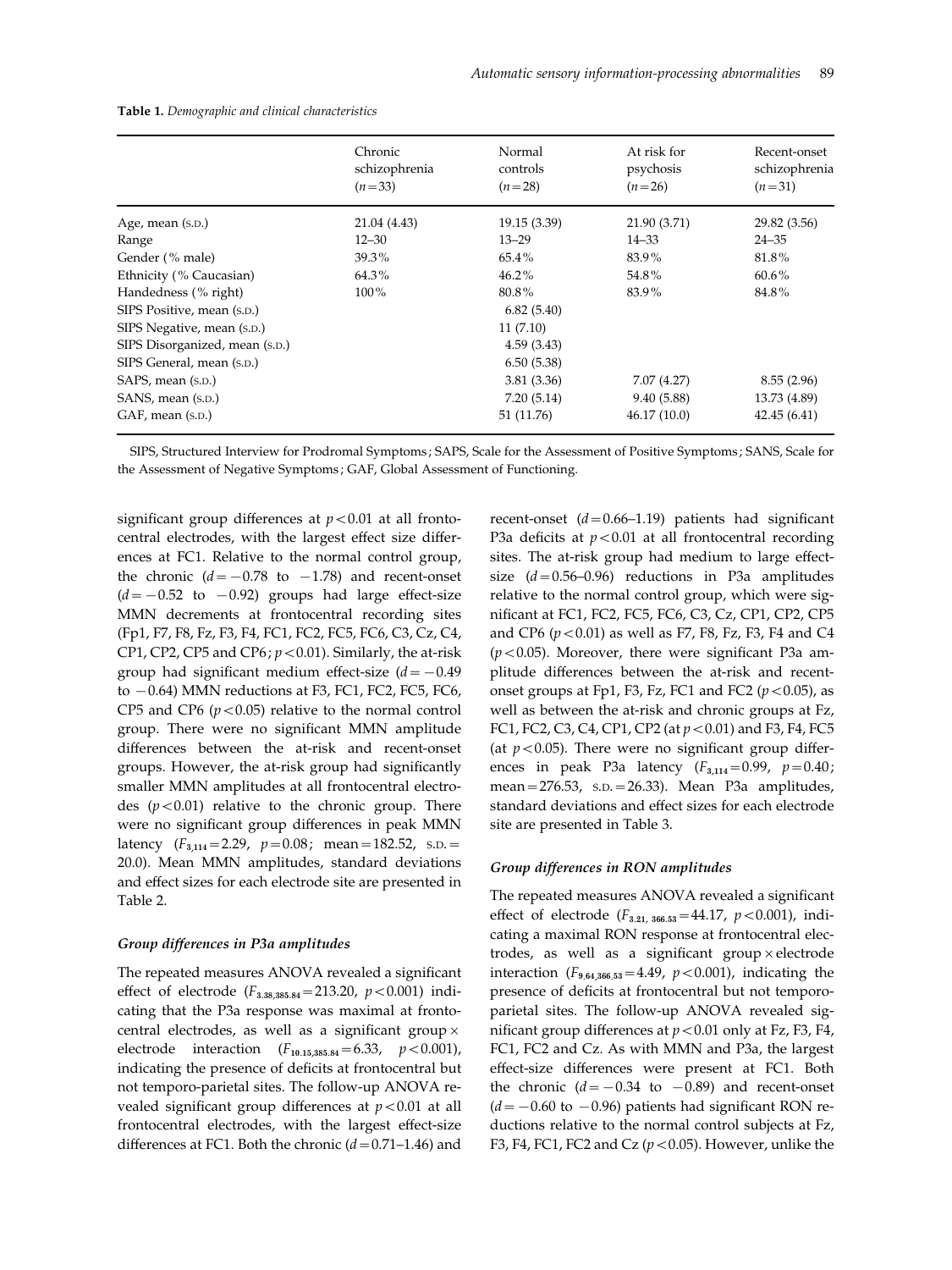Table 2. Descriptive statistics and effect sizes of MMN relative to normal controls

| Electrode       | Group                          |                                      |                                           |                          |             |             |         |  |
|-----------------|--------------------------------|--------------------------------------|-------------------------------------------|--------------------------|-------------|-------------|---------|--|
|                 | Normal<br>controls<br>$(n=31)$ | At-risk for<br>psychosis<br>$(n=26)$ | Recent-onset<br>schizophrenia<br>$(n=28)$ | Chronic<br>schizophrenia | Effect size |             |         |  |
|                 |                                |                                      |                                           | $(n=33)$                 | AR          | <b>RO</b>   | SZ      |  |
| Fp1             | $-1.66(0.99)$                  | $-1.26(1.02)$                        | $-0.98(0.75)$                             | $-0.83(0.82)$            | $-0.42$     | $-0.72$     | $-0.88$ |  |
| Fp2             | $-1.68(1.07)$                  | $-1.46(0.99)$                        | $-1.18(0.83)$                             | $-0.93(0.82)$            | $-0.23$     | $-0.52$     | $-0.78$ |  |
| F7              | $-1.73(1.05)$                  | $-1.35(1.01)$                        | $-1.08(0.90)$                             | $-0.68(0.81)$            | $-0.38$     | $-0.64$     | $-1.04$ |  |
| ${\rm F}8$      | $-1.81(1.28)$                  | $-1.34(1.35)$                        | $-0.99(0.96)$                             | $-0.65(0.76)$            | $-0.40$     | $-0.71$     | $-1.00$ |  |
| Fz              | $-4.47(2.19)$                  | $-3.54(1.73)$                        | $-2.77(1.72)$                             | $-2.04(1.55)$            | $-0.46$     | $-0.85$     | $-1.78$ |  |
| F <sub>3</sub>  | $-3.89(1.98)$                  | $-2.95(1.42)$                        | $-2.28(1.54)$                             | $-1.74(1.38)$            | $-0.53$     | $-0.91$     | $-1.21$ |  |
| F4              | $-4.03(2.02)$                  | $-3.19(1.60)$                        | $-2.56(1.62)$                             | $-1.83(1.28)$            | $-0.46$     | $\!-0.81\!$ | $-1.21$ |  |
| FC1             | $-4.71(2.50)$                  | $-3.64(1.88)$                        | $-2.69(1.95)$                             | $-2.04(1.48)$            | $-0.49$     | $-0.92$     | $-1.22$ |  |
| FC <sub>2</sub> | $-4.72(2.48)$                  | $-3.64(1.88)$                        | $-2.84(1.95)$                             | $-1.98(1.32)$            | $-0.50$     | $-0.87$     | $-1.27$ |  |
| FC <sub>5</sub> | $-3.15(1.68)$                  | $-2.26(1.56)$                        | $-1.75(1.38)$                             | $-1.20(1.16)$            | $-0.56$     | $\!-0.87$   | $-1.22$ |  |
| FC <sub>6</sub> | $-3.10(1.95)$                  | $-2.19(1.76)$                        | $-1.70(1.48)$                             | $-1.10(0.84)$            | $-0.54$     | $-0.83$     | $-1.18$ |  |
| C <sub>3</sub>  | $-3.76(2.11)$                  | $-2.90(1.76)$                        | $-2.06(1.77)$                             | $-1.40(1.35)$            | $-0.44$     | $-0.87$     | $-1.21$ |  |
| Cz              | $-4.46(2.68)$                  | $-3.53(1.94)$                        | $-2.50(2.10)$                             | $-1.64(1.45)$            | $-0.40$     | $-0.85$     | $-1.22$ |  |
| C4              | $-3.55(2.16)$                  | $-2.90(1.77)$                        | $-2.02(1.74)$                             | $-1.25(1.10)$            | $-0.34$     | $\!-0.80$   | $-1.20$ |  |
| CP1             | $-3.19(2.14)$                  | $-2.49(1.66)$                        | $-1.63(1.74)$                             | $-1.07(1.19)$            | $-0.37$     | $-0.83$     | $-1.13$ |  |
| CP <sub>2</sub> | $-3.07(2.02)$                  | $-2.45(1.63)$                        | $-1.55(1.67)$                             | $-0.91(1.14)$            | $-0.34$     | $\!-0.84\!$ | $-1.19$ |  |
| CP5             | $-1.94(1.60)$                  | $-1.06(1.35)$                        | $-0.65(1.51)$                             | $-0.32(1.11)$            | $-0.58$     | $-0.85$     | $-1.07$ |  |
| CP <sub>6</sub> | $-1.48(1.75)$                  | $-0.72(1.47)$                        | $-0.27(1.33)$                             | $-0.01(0.88)$            | $-0.52$     | $-0.82$     | $-1.00$ |  |
| P7              | 0.10(1.75)                     | 0.83(1.27)                           | 0.87(1.19)                                | 1.02(1.18)               | $-0.53$     | $-0.56$     | $-0.67$ |  |
| P <sub>3</sub>  | $-1.89(1.89)$                  | $-1.15(1.29)$                        | $-0.63(1.53)$                             | $-0.25(1.09)$            | $-0.47$     | $\!-0.80$   | $-1.04$ |  |
| Pz              | $-2.10(1.82)$                  | $-1.53(1.37)$                        | $-0.83(1.50)$                             | $-0.37(1.07)$            | $-0.36$     | $-0.80$     | $-1.09$ |  |
| P4              | $-1.44(1.66)$                  | $-0.93(1.30)$                        | $-0.40(1.36)$                             | $-0.05(1.00)$            | $-0.36$     | $-0.73$     | $-0.98$ |  |
| P8              | 0.32(1.95)                     | 1.04(1.30)                           | 1.27(1.26)                                | 1.22(1.13)               | $-0.49$     | $-0.65$     | $-0.62$ |  |
| T7              | $-0.93(0.97)$                  | $-0.15(1.35)$                        | $-0.09(1.25)$                             | 0.28(1.03)               | $-0.64$     | $-0.69$     | $-0.99$ |  |
| T <sub>8</sub>  | $-0.63(1.49)$                  | 0.09(1.66)                           | 0.44(1.00)                                | 0.44(0.88)               | $-0.54$     | $-0.80$     | $-0.80$ |  |
| TP9             | 1.06(1.71)                     | 1.47(1.19)                           | 1.42(1.10)                                | 1.41(1.08)               | $-0.32$     | $-0.28$     | $-0.27$ |  |
| <b>TP10</b>     | 1.46(1.55)                     | 2.07(1.31)                           | 1.86(1.10)                                | 1.77(1.15)               | $-0.48$     | $-0.31$     | $-0.24$ |  |
| T1              | 0.40(0.86)                     | 0.81(0.82)                           | 0.76(0.78)                                | 0.86(0.82)               | $-0.49$     | $-0.43$     | $-0.55$ |  |
| T <sub>2</sub>  | 0.78(0.95)                     | 1.34(0.94)                           | 1.10(0.74)                                | 1.19(0.90)               | $-0.63$     | $-0.36$     | $-0.46$ |  |
| PO <sub>9</sub> | 0.90(1.55)                     | 1.29(1.26)                           | 1.17(1.00)                                | 1.29(1.08)               | $-0.32$     | $-0.22$     | $-0.32$ |  |
| PO10            | 1.09(1.44)                     | 1.46(1.23)                           | 1.51(1.07)                                | 1.52(1.13)               | $-0.30$     | $-0.34$     | $-0.35$ |  |
| O1              | 0.18(1.49)                     | 0.60(1.26)                           | 0.75(1.13)                                | 0.93(1.03)               | $-0.34$     | $-0.57$     | $-0.60$ |  |
| O2              | 0.16(1.67)                     | 0.59(1.18)                           | 0.88(1.05)                                | 1.05(1.16)               | $-0.33$     | $-0.55$     | $-0.68$ |  |
| Iz              | 0.82(1.32)                     | 1.21(1.13)                           | 1.23(1.01)                                | 1.45(1.33)               | $-0.32$     | $-0.34$     | $-0.52$ |  |

MMN, Mismatch negativity ; AR, at-risk; RO, recent-onset schizophrenia ; SZ, chronic schizophrenia.

Data are given as mean (s.D.) amplitude of event-related potential response. Effect sizes are calculated as Cohen's d.

recent-onset and chronic patients, the at-risk subjects did not have significant RON deficits at any of the electrodes. The at-risk group had significantly larger RON amplitudes relative to both the recent-onset group (at Fz, F4, FC1, FC2;  $p < 0.01$  and Fp1, F3, FC6, Cz, C4;  $p < 0.05$ ) and the chronic group (at Fz, FC1, FC2 and Cz;  $p < 0.05$ ). There were no significant group differences in peak RON latency  $(F_{3,114}=0.57, p=0.64,$ mean=414.50, S.D.=47.22). Mean RON amplitudes, standard deviations and effect sizes for each electrode site are presented in Table 4.

Fig. 1 shows the grand average waveforms with MMN, P3a, and RON amplitudes at FC1 for each of the groups. The at-risk group's mean MMN and P3a amplitudes were intermediate between those of the normal control group and the recent-onset group. As noted above, two of the at-risk subjects transitioned to psychosis during the study period. These subjects qualitatively appeared to have a more pronounced reduction in MMN and P3a amplitudes relative to the remaining at-risk subjects, although this small number precludes further analyses.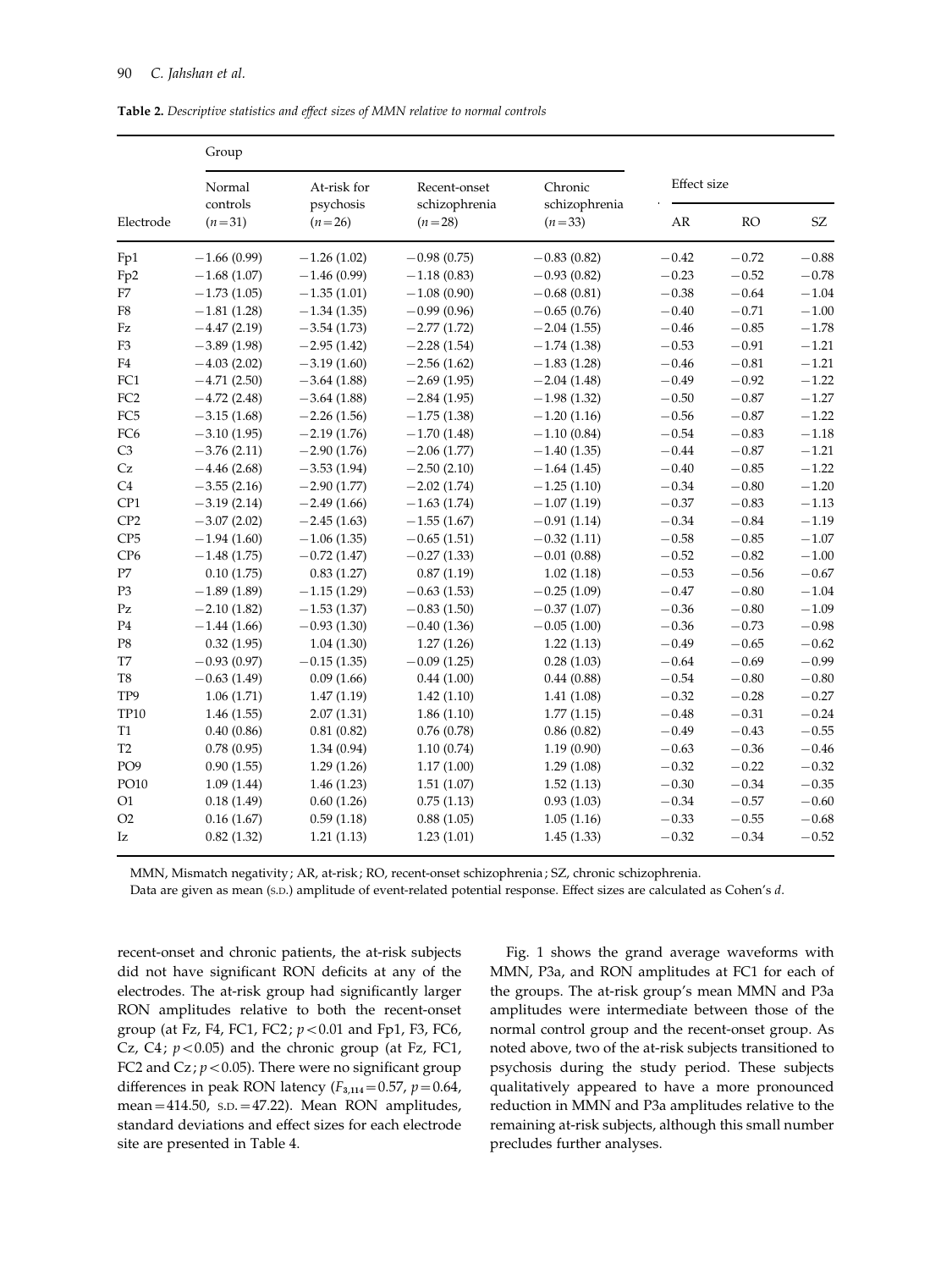| Electrode               | Group                          |                                      |                                           |                                      |                    |           |                            |
|-------------------------|--------------------------------|--------------------------------------|-------------------------------------------|--------------------------------------|--------------------|-----------|----------------------------|
|                         | Normal<br>controls<br>$(n=31)$ | At-risk for<br>psychosis<br>$(n=26)$ | Recent-onset<br>schizophrenia<br>$(n=28)$ | Chronic<br>schizophrenia<br>$(n=33)$ | <b>Effect</b> size |           |                            |
|                         |                                |                                      |                                           |                                      | AR                 | <b>RO</b> | $\ensuremath{\mathrm{SZ}}$ |
| Fp1                     | 1.05(0.92)                     | 0.75(0.75)                           | 0.33(0.53)                                | 0.51(0.53)                           | 0.39               | 0.95      | 0.71                       |
| Fp <sub>2</sub>         | 1.08(1.08)                     | 0.76(0.89)                           | 0.46(0.73)                                | 0.51(0.61)                           | 0.37               | 0.72      | 0.66                       |
| F7                      | 1.60(0.82)                     | 1.01(0.94)                           | 0.81(0.91)                                | 0.62(0.88)                           | 0.62               | 0.83      | 1.03                       |
| ${\rm F}8$              | 1.73(1.24)                     | 1.00(1.36)                           | 0.85(1.02)                                | 0.60(0.79)                           | 0.62               | 0.75      | 0.97                       |
| Fz                      | 4.60(1.95)                     | 3.38(2.15)                           | 2.13(1.58)                                | 2.02(1.62)                           | 0.59               | 1.19      | 1.24                       |
| F <sub>3</sub>          | 3.70(1.53)                     | 2.66(1.80)                           | 1.76(1.31)                                | 1.70(1.30)                           | 0.62               | 1.15      | 1.19                       |
| F4                      | 3.65(1.72)                     | 2.60(1.77)                           | 1.83(1.40)                                | 1.69(1.37)                           | 0.61               | 1.06      | 1.14                       |
| FC1                     | 5.54(1.84)                     | 4.06(2.61)                           | 2.81(1.77)                                | 2.16(1.82)                           | 0.62               | 1.15      | 1.43                       |
| FC <sub>2</sub>         | 5.38(1.91)                     | 3.86(2.53)                           | 2.74(1.83)                                | 2.24(1.69)                           | 0.66               | 1.14      | 1.36                       |
| FC <sub>5</sub>         | 3.36 (1.08)                    | 2.14(1.61)                           | 1.75(1.24)                                | 1.32(1.28)                           | 0.81               | $1.07\,$  | 1.36                       |
| FC <sub>6</sub>         | 3.36 (1.74)                    | 1.89(1.76)                           | 1.74(1.44)                                | 1.19(1.13)                           | 0.86               | 0.95      | 1.28                       |
| C <sub>3</sub>          | 4.47(1.57)                     | 2.91(2.34)                           | 2.39(1.52)                                | 1.55(1.36)                           | 0.78               | 1.04      | 1.46                       |
| $\mathsf{C} \mathsf{z}$ | 5.92(2.10)                     | 4.14(3.08)                           | 3.13(2.01)                                | 2.27(1.71)                           | 0.68               | $1.07\,$  | 1.40                       |
| C4                      | 4.07(1.82)                     | 2.91(2.58)                           | 2.17(1.59)                                | 1.41(1.27)                           | 0.56               | 0.92      | 1.29                       |
| CP1                     | 4.34 (1.78)                    | 2.76(2.76)                           | 2.34(1.73)                                | 1.35(1.25)                           | 0.72               | 0.92      | 1.37                       |
| CP <sub>2</sub>         | 4.13(1.83)                     | 2.72(2.74)                           | 2.19(1.75)                                | 1.30(1.22)                           | 0.65               | 0.90      | 1.31                       |
| CP <sub>5</sub>         | 2.65(1.28)                     | 1.07(2.15)                           | 1.21(1.26)                                | 0.59(1.08)                           | 0.96               | $0.88\,$  | 1.26                       |
| CP <sub>6</sub>         | 2.20(1.51)                     | 0.99(2.16)                           | 1.11(1.46)                                | 0.44(0.91)                           | 0.73               | 0.66      | 1.07                       |
| $\rm P7$                | 0.84(1.24)                     | $-0.18(2.17)$                        | 0.01(1.12)                                | $-0.28(1.16)$                        | 0.68               | 0.55      | 0.75                       |
| P <sub>3</sub>          | 2.69(1.47)                     | 1.26(2.49)                           | 1.37(1.55)                                | 0.60(1.09)                           | 0.78               | 0.72      | 1.14                       |
| Pz                      | 2.89(1.68)                     | 1.68(2.64)                           | 1.60(1.70)                                | 0.79(1.06)                           | 0.62               | 0.66      | 1.08                       |
| P4                      | 2.30(1.59)                     | 1.06(2.36)                           | 1.22(1.52)                                | 0.50(1.00)                           | 0.71               | 0.62      | 1.03                       |
| P8                      | 0.92(1.42)                     | $-0.25(1.94)$                        | 0.16(1.33)                                | $-0.23(0.97)$                        | 0.79               | 0.51      | 0.78                       |
| T7                      | 1.71(1.10)                     | 0.54(1.71)                           | 0.69(1.22)                                | 0.20(1.13)                           | 0.84               | 0.73      | 1.11                       |
| T <sub>8</sub>          | 1.77(1.64)                     | 0.63(1.79)                           | 0.67(1.46)                                | 0.16(0.92)                           | 0.73               | $0.70\,$  | 1.03                       |
| TP9                     | 0.06(1.15)                     | $-0.72$ (1.70)                       | $-0.36(1.10)$                             | $-0.66(1.05)$                        | 0.61               | 0.33      | 0.56                       |
| <b>TP10</b>             | 0.25(1.31)                     | $-0.59(1.40)$                        | $-0.21(1.22)$                             | $-0.46(1.03)$                        | 0.67               | 0.36      | 0.56                       |
| Τ1                      | 0.19(0.79)                     | $-0.44(1.14)$                        | $-0.16(0.85)$                             | $-0.43(1.00)$                        | 0.65               | 0.36      | 0.64                       |
| T <sub>2</sub>          | 0.33(1.13)                     | $-0.44(1.06)$                        | $-0.18(0.93)$                             | $-0.46(0.78)$                        | 0.76               | $0.50\,$  | 0.78                       |
| PO <sub>9</sub>         | 0.07(1.16)                     | $-0.70(1.72)$                        | $-0.25(1.02)$                             | $-0.52(0.94)$                        | 0.62               | 0.26      | 0.48                       |
| PO10                    | 0.08(1.20)                     | $-0.63(1.56)$                        | $-0.18(1.20)$                             | $-0.42(0.88)$                        | $0.58\,$           | 0.21      | 0.41                       |
| O1                      | 0.47(1.34)                     | $-0.37(2.12)$                        | 0.16(1.27)                                | $-0.21(1.08)$                        | 0.56               | 0.21      | 0.46                       |
| O2                      | 0.49(1.32)                     | $-0.40(1.90)$                        | 0.11(1.35)                                | $-0.19(0.96)$                        | 0.63               | 0.27      | 0.48                       |
| Iz                      | 0.23(1.46)                     | $-0.72(1.56)$                        | $-0.11(1.13)$                             | $-0.51(1.12)$                        | 0.71               | 0.25      | 0.55                       |

Table 3. Descriptive statistics and effect sizes of P3a relative to normal controls

AR, At-risk ; RO, recent-onset schizophrenia ; SZ, chronic schizophrenia.

Data are given as mean (S.D.) amplitude of event-related potential response. Effect sizes are calculated as Cohen's d.

# Relationships of MMN, P3a and RON with social functioning and clinical symptoms

chronic patients. P3a and RON were not significantly associated with GAF in any of the patient groups.

Spearman rank correlation coefficients were generated in order to assess relationships between MMN, P3a and RON responses at frontocentral electrodes and social functioning as measured by the modified GAF scale ratings in the patient groups. There were significant correlations ( $p < 0.05$ ) between GAF and MMN  $(r<sub>s</sub>=-0.35$  to  $-0.46$ ; Fz, F3, F4, F7, F8, Fp1, Fp2, FC2, FC5, Cz, C4) at frontocentral electrodes only in the

We found no significant correlations between severity of positive or negative symptoms, as measured by the SAPS and SANS total scores, and MMN, P3a, and RON responses in the recent-onset and chronic patients. However, significant correlations ( $p < 0.05$ ) between SANS and RON  $(r_s = 0.46 - 0.52; Fp2, F4, F8)$ , as well as between SIPS Negative and P3a at frontocentral electrodes ( $r_s = -0.43$  to  $-0.59$ ; Fp1, Fp2, F8, Fz, F3, F4, FC6) were present in the at-risk group.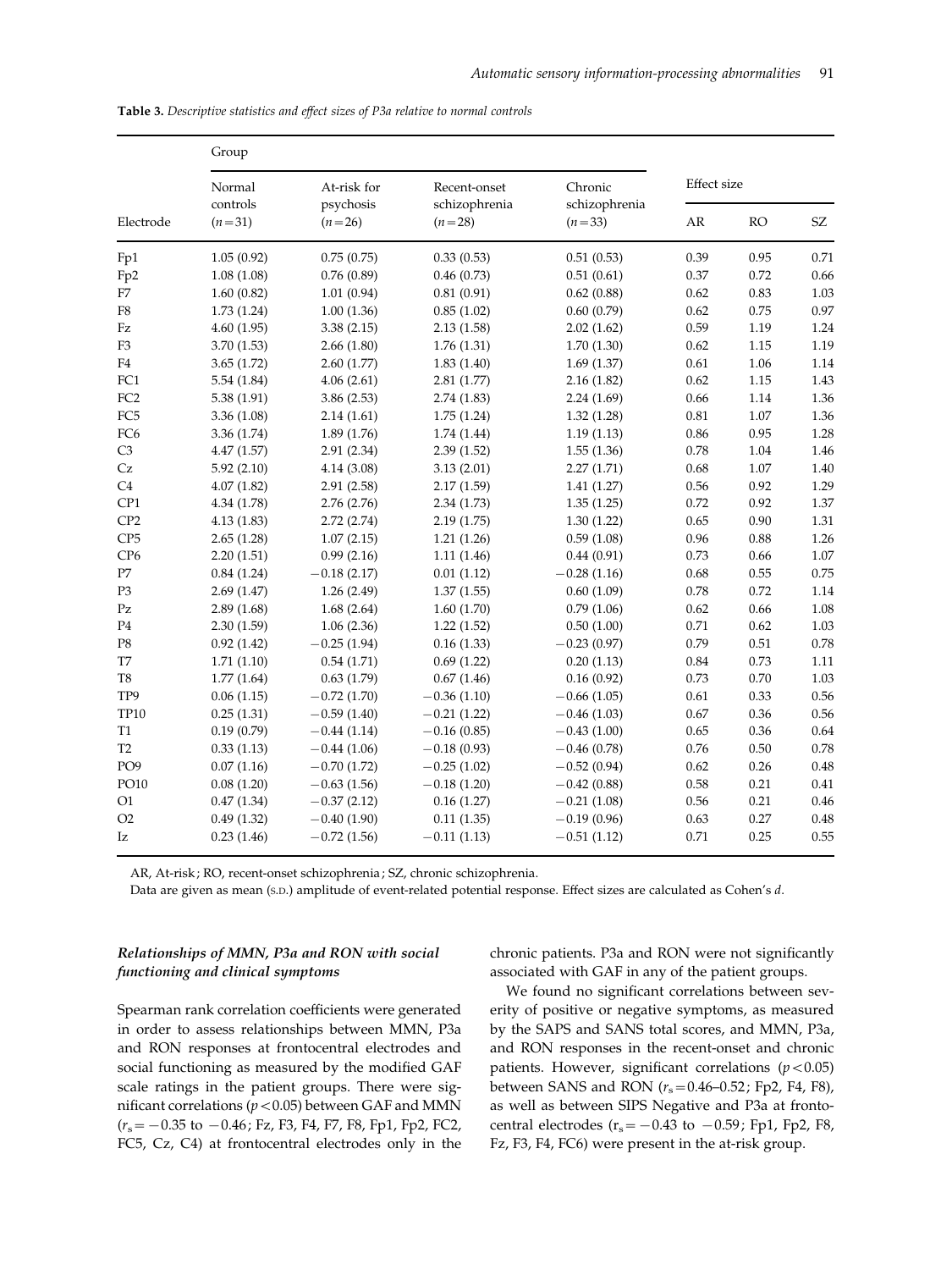Table 4. Descriptive statistics and effect sizes of RON relative to normal controls

| Electrode                  | Group                          |                                      |                                           |                                      |                    |           |                            |
|----------------------------|--------------------------------|--------------------------------------|-------------------------------------------|--------------------------------------|--------------------|-----------|----------------------------|
|                            | Normal<br>controls<br>$(n=31)$ | At risk for<br>psychosis<br>$(n=26)$ | Recent-onset<br>schizophrenia<br>$(n=28)$ | Chronic<br>schizophrenia<br>$(n=33)$ | <b>Effect</b> size |           |                            |
|                            |                                |                                      |                                           |                                      | AR                 | RO        | $\ensuremath{\mathrm{SZ}}$ |
| Fp1                        | $-0.20(0.45)$                  | $-0.06(0.40)$                        | 0.24(0.62)                                | 0.02(0.59)                           | $-0.25$            | $-0.80$   | $-0.40$                    |
| Fp <sub>2</sub>            | $-0.20(0.54)$                  | 0.04(0.55)                           | 0.28(0.57)                                | 0.04(0.61)                           | $-0.41$            | $-0.81$   | $-0.41$                    |
| F7                         | 0.01(0.51)                     | 0.09(0.55)                           | 0.29(0.70)                                | 0.10(0.40)                           | $-0.14$            | $-0.51$   | $-0.16$                    |
| ${\rm F}8$                 | 0.14(0.55)                     | 0.23(0.59)                           | 0.51(0.60)                                | 0.16(0.52)                           | $-0.15$            | $-0.64$   | $-0.34$                    |
| $\ensuremath{\textsc{Fz}}$ | $-1.22(1.40)$                  | $-0.86(0.94)$                        | 0.08(1.57)                                | $-0.16(1.05)$                        | $-0.26$            | $-0.96$   | $-0.78$                    |
| F <sub>3</sub>             | $-0.78(1.07)$                  | $-0.49(0.75)$                        | 0.17(1.24)                                | $-0.10(0.81)$                        | $-0.28$            | $-0.90$   | $-0.65$                    |
| F4                         | $-0.68(1.07)$                  | $-0.48(0.89)$                        | 0.23(1.04)                                | $-0.08(0.77)$                        | $-0.20$            | $-0.91$   | $-0.60$                    |
| FC1                        | $-1.43(1.39)$                  | $-1.08(0.96)$                        | $-0.20(1.44)$                             | $-0.29(0.89)$                        | $-0.27$            | $-0.95$   | $-0.88$                    |
| FC <sub>2</sub>            | $-1.28(1.36)$                  | $-1.03(0.98)$                        | $-0.17(1.33)$                             | $-0.25(0.83)$                        | $-0.20$            | $-0.90$   | $-0.84$                    |
| FC <sub>5</sub>            | $-0.46(0.81)$                  | $-0.21(0.66)$                        | 0.18(0.98)                                | 0.01(0.58)                           | $-0.31$            | $-0.80$   | $-0.59$                    |
| FC <sub>6</sub>            | $-0.22(0.83)$                  | $-0.04(0.82)$                        | $-0.40(0.81)$                             | 0.09(0.61)                           | $-0.23$            | 0.23      | $-0.39$                    |
| C <sub>3</sub>             | $-0.75(1.08)$                  | $-0.48(0.84)$                        | $-0.05(1.04)$                             | $-0.12(0.67)$                        | $-0.28$            | $-0.74$   | $-0.66$                    |
| Cz                         | $-1.43(1.43)$                  | $-1.09(1.04)$                        | $-0.36(1.30)$                             | $-0.33(0.80)$                        | $-0.27$            | $-0.86$   | $-0.89$                    |
| C4                         | $-0.41(1.05)$                  | $-0.44(1.05)$                        | 0.17(0.99)                                | $-0.04(0.70)$                        | 0.03               | $-0.60$   | $-0.38$                    |
| CP1                        | $-0.67(1.17)$                  | $-0.46(0.92)$                        | $-0.13(1.05)$                             | $-0.13(0.69)$                        | $-0.21$            | $-0.55$   | $-0.55$                    |
| CP <sub>2</sub>            | $-0.48(1.19)$                  | $-0.42(1.09)$                        | 0.00(1.07)                                | $-0.03(0.68)$                        | $-0.06$            | $-0.47$   | $-0.44$                    |
| CP <sub>5</sub>            | 0.01(0.94)                     | 0.22(0.87)                           | 0.24(0.95)                                | 0.16(0.67)                           | $-0.25$            | $-0.27$   | $-0.18$                    |
| CP <sub>6</sub>            | 0.39(0.90)                     | 0.33(1.03)                           | 0.51(0.86)                                | 0.27(0.72)                           | 0.07               | $-0.14$   | 0.14                       |
| P7                         | 0.38(0.87)                     | 0.46(0.83)                           | 0.32(0.81)                                | 0.29(0.71)                           | $-0.10$            | $0.08\,$  | 0.11                       |
| P <sub>3</sub>             | 0.04(1.05)                     | 0.14(0.88)                           | 0.10(0.93)                                | 0.10(0.68)                           | $-0.11$            | $-0.07$   | $-0.07$                    |
| Pz                         | $-0.05(1.17)$                  | $-0.05(0.93)$                        | 0.02(1.00)                                | 0.03(0.67)                           | $0.00\,$           | $\!-0.07$ | $-0.08$                    |
| P <sub>4</sub>             | 0.29(1.09)                     | 0.18(0.97)                           | 0.27(0.96)                                | 0.11(0.66)                           | 0.12               | 0.02      | 0.20                       |
| P <sub>8</sub>             | 0.54(0.83)                     | 0.51(0.88)                           | 0.49(0.70)                                | 0.31(0.58)                           | 0.04               | 0.07      | 0.31                       |
| T7                         | 0.13(0.73)                     | 0.29(0.77)                           | 0.30(0.97)                                | 0.27(0.65)                           | $-0.20$            | $-0.22$   | $-0.18$                    |
| T8                         | 0.30(0.67)                     | 0.46(0.81)                           | 0.63(0.74)                                | 0.34(0.70)                           | $-0.22$            | $-0.45$   | $-0.05$                    |
| TP <sub>9</sub>            | 0.24(0.67)                     | 0.36(0.64)                           | 0.23(0.67)                                | 0.27(0.64)                           | $-0.18$            | 0.15      | $-0.05$                    |
| <b>TP10</b>                | 0.42(0.74)                     | 0.42(0.69)                           | 0.38(0.53)                                | 0.29(0.55)                           | 0.00               | 0.06      | 0.21                       |
| T1                         | 0.15(0.53)                     | 0.23(0.51)                           | 0.20(0.64)                                | 0.22(0.50)                           | $-0.15$            | $-0.09$   | $-0.13$                    |
| T <sub>2</sub>             | 0.21(0.51)                     | 0.39(0.45)                           | 0.36(0.46)                                | 0.29(0.60)                           | $-0.35$            | $-0.29$   | $-0.16$                    |
| PO <sub>9</sub>            | 0.27(0.70)                     | 0.36(0.61)                           | 0.12(0.58)                                | 0.15(0.58)                           | $-0.14$            | 0.24      | 0.19                       |
| PO10                       | 0.36(0.78)                     | 0.36(0.70)                           | 0.18(0.55)                                | 0.20(0.50)                           | 0.00               | 0.29      | 0.25                       |
| O <sub>1</sub>             | 0.28(0.94)                     | 0.39(0.71)                           | 0.17(0.77)                                | 0.15(0.67)                           | $-0.14$            | $0.14\,$  | 0.17                       |
| O2                         | 0.35(0.91)                     | 0.37(0.75)                           | 0.26(0.77)                                | 0.24(0.55)                           | $-0.03$            | 0.12      | 0.15                       |
| Iz                         | 0.22(0.73)                     | 0.31(0.60)                           | 0.08(0.60)                                | 0.19(0.66)                           | $-0.14$            | 0.21      | 0.05                       |

RON, Reorienting negativity ; AR, at-risk ; RO, recent-onset schizophrenia ; SZ, chronic schizophrenia.

Data are given as mean (s.D.) amplitude of event-related potential response. Effect sizes are calculated as Cohen's d.

# Discussion

To our knowledge, this is the first report to concurrently examine three ERP components (MMN, P3a, RON) of automatic, pre-attentive information processing across different stages of schizophrenia. In a between-groups design, results indicate that individuals identified as being at risk for psychosis have robust deficits in MMN and P3a, whereas patients early in the course of schizophrenia and chronic patients exhibit significant deficits in MMN, P3a and RON relative to normal controls. Although this is a cross-sectional study, the findings suggest that MMN and P3a abnormalities precede the onset of psychosis while RON deficits do not emerge until after the full manifestation of the illness. Cross-sectionally, it appears as though MMN and P3a deficits progressively increase with illness chronicity. The at-risk group also had MMN amplitudes that were intermediate between those of the normal control and recent-onset groups (although only significantly different from the normal control group's amplitudes). The at-risk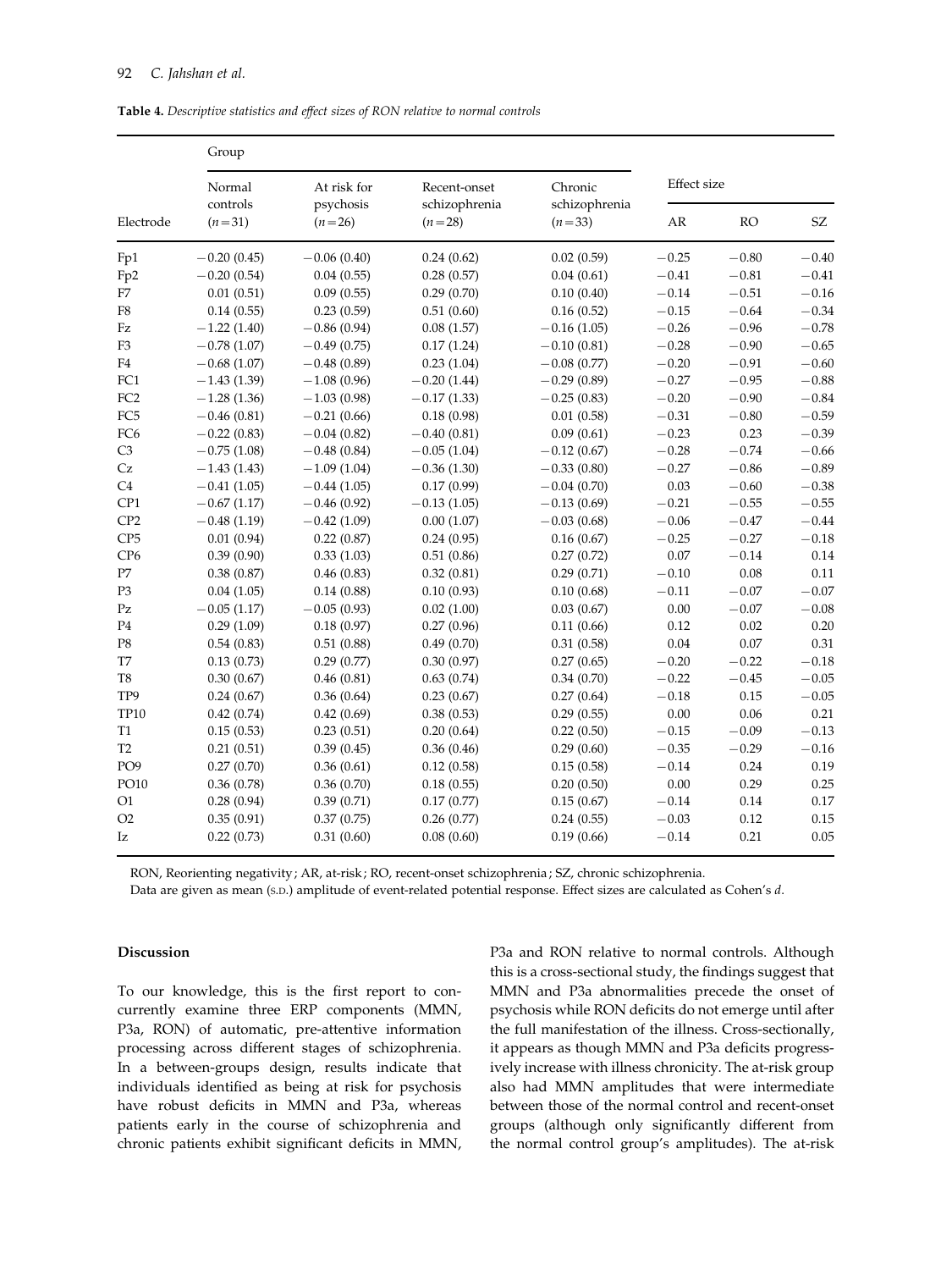

Fig. 1. Grand average difference event-related potentials (ERPs), at electrode FC1, and their corresponding scalp distributions, formed by subtracting the ERP elicited by standard tones from the ERP elicited by deviant tones, for each group. MMN, mismatch negativity ; RON, reorienting negativity.

group's P3a amplitudes at frontocentral electrodes were significantly different from both the normal control and recent-onset groups' amplitudes. The recent-onset group tended to show less severe MMN, P3a and RON deficits relative to the chronic group.

Our findings suggest that individuals at risk for developing a psychotic disorder as well as those with manifest schizophrenia have deficits in processing auditory stimuli or detecting changes in their acoustic environment, failing to notice stimuli that are salient to most people (Michie et al. 2002). In other words, if someone has difficulty organizing sensory stimulation from their surrounding environment, they may also exhibit difficulty in mounting an appropriate response when necessary. It has been suggested that fundamental sensory processing abnormalities may result in inattentiveness and disorganization, causing significant disruption in everyday functioning (Braff & Light, 2004). Consistent with our previous results (Light & Braff,  $2005a$ , b), we found significant associations between psychosocial functioning and MMN in the chronic group. P3a and RON, in contrast, were not significantly associated with functional ratings in any of the patient groups.

Previous reports of the association between MMN and symptom severity have yielded inconsistent results, providing more support for an association with negative rather than positive symptoms in both chronic (Umbricht & Krljes, 2005) and first-episode (Oades et al. 2006; Umbricht et al. 2006) samples. We found no associations between MMN and negative symptoms in any the patient groups, which is consistent with previously reported findings in both first-episode (Salisbury et al. 2007) and chronic schizophrenia (Shelley et al. 1991; Kasai et al. 1999; Light & Braff, 2005b) patients. Nonetheless, there were significant correlations between both P3a and RON and negative symptoms in the at-risk group, suggesting that further study of the relationships and timing of the emergence of symptoms and neurophysiological abnormalities is warranted.

Certain limitations of our study require appropriate caveats, especially the fact that our samples are relatively modest and unbalanced on key demographic features. We did, however, attempt to control for these potential demographic confounds. Based on our extensive analyses, we believe that the group differences in age and gender did not markedly influence our results. The low conversion rate in our at-risk sample did not yield sufficient statistical power to employ a longitudinal design and assess the potential role of MMN/P3a/RON as predictors of conversion to psychosis. However, the inclusion of newly diagnosed and chronic schizophrenia groups alleviates this problem to some degree. Furthermore, it must be acknowledged that the influence of antipsychotic medications cannot be completely excluded since 27% of the at-risk, 81% of the recent-onset and 94% of the chronic patients were receiving antipsychotic medications at the time of testing. Independent samples t tests within the at-risk group revealed no significant differences (all  $d$ 's <0.30) in MMN, P3a or RON amplitudes between patients who were taking one or more atypical antipsychotics  $(n=7)$  and those who were antipsychotic-free  $(n=19)$ . Although it is hard to make any conclusions regarding treatment effects given our small sample size, there is evidence showing that MMN is uninfluenced by Olanzapine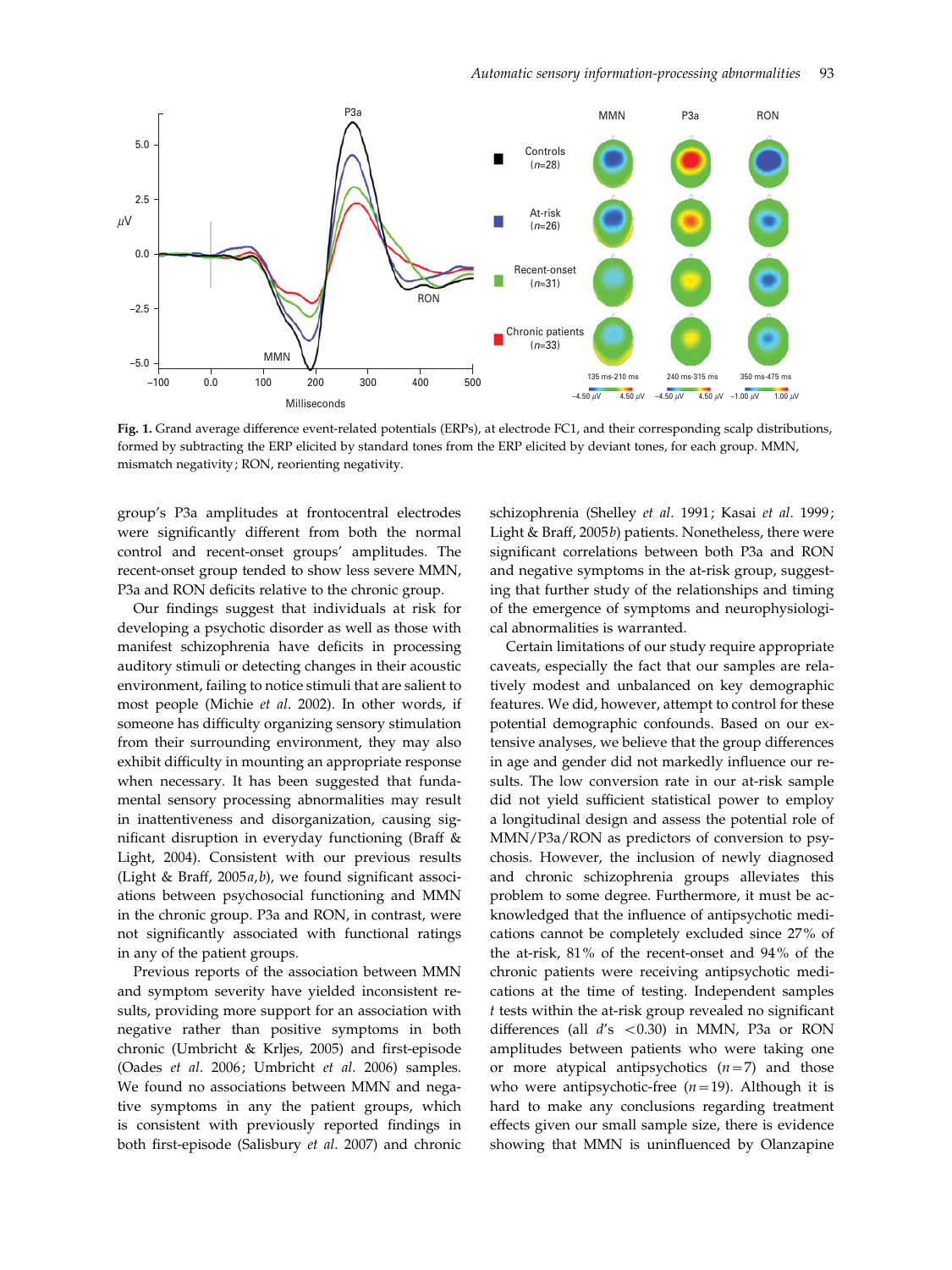(Korostenskaja et al. 2005), Risperidone (Umbricht et al. 1999) or Clozapine (Umbricht et al. 1998). Also, our patients show substantial deficits despite the possibility that Clozapine and other second-generation antipsychotics may exert some normalization of sensory ERP components (Light et al. 2000; Horton et al. 2011).

Our results support the utility of examining RON in the context of MMN and P3a in studies of at-risk populations. MMN and P3a appear to be deficient before the onset of psychosis and RON deficits do not develop until later in the disease process. To date, the literature regarding the utility of the MMN to duration deviants as an endophenotype (Gottesman & Gould, 2003) is inconclusive. Nonetheless, MMN and P3a may serve as possible markers of vulnerability to schizophrenia reflecting pre-morbid neuropathology. Longitudinal designs are needed to definitively determine whether the pre-attentive auditory processing abnormalities observed in the early course of schizophrenia are trait-related, worsen with illness progression, and usefully track the rate of change in subjects who convert to psychosis. It will be valuable to determine whether the size of the MMN/P3a amplitude can differentiate between subjects at various stages of the prodrome and identify those for whom psychosis is imminent. Additionally, it will be useful to ascertain whether measures derived from the MMN/P3a/RON complex can be used to predict medication adherence, academic or vocational functioning, and other instrumental activities of daily living in affected subjects (Banati & Hickie, 2009).

It remains an open question as to whether impairment in basic auditory sensory information processing improves sensitivity and predictive accuracy in conjunction with other known risk factors of conversion to psychosis (Cannon et al. 2008), including cannabis abuse (Kristensen & Cadenhead, 2007), severity of subsyndromal symptoms and decline in social functioning (Haroun et al. 2006), working memory and processing speed (Jahshan et al. 2010). MMN, P3a, and RON may also serve as biomarkers of response to pharmacologic and nonpharmacologic interventions (Rissling & Light, 2010; Rissling et al. 2010).

#### Acknowledgments

This work was supported by grants from the Department of Veteran Affairs (VISN 22 Mental Illness Research, Education, and Clinical Center) and National Institute of Mental Health (MH079777; MH042228, and MH065571). The authors wish to thank Jason Nunag, Steven Reding, Kathleen Shafer, Marlena Pela, Joyce Sprock, and Richard Sharp for their assistance.

#### Declaration of Interest

None.

# References

- Addington J, Saeedi H, Addington D (2005). The course of cognitive functioning in first episode psychosis : changes over time and impact on outcome. Schizophrenia Research 78, 35–43.
- Andreasen NC (1984). Scale for the Assessment of Negative Symptoms (SANS). University of Iowa : Iowa City, Iowa.
- Andreasen NC, Endicott J, Spitzer RL, Winokur G (1977). The family history method using diagnostic criteria. Reliability and validity. Archives of General Psychiatry 34, 1229–1235.
- Ballon JS, Kaur T, Marks II, Cadenhead KS (2007). Social functioning in young people at risk for schizophrenia. Psychiatry Research 151, 29-35.
- Banati R, Hickie IB (2009). Therapeutic signposts : using biomarkers to guide better treatment of schizophrenia and other psychotic disorders. The Medical Journal of Australia 190, 26–32.
- Berti S, Roeber U, Schroger E (2004). Bottom-up influences on working memory : behavioral and electrophysiological distraction varies with distractor strength. Experimental Psychology 51, 249–257.
- Bilder RM, Goldman RS, Robinson D, Reiter G, Bell L, Bates JA, Pappadopulos E, Willson DF, Alvir JM, Woerner MG, Geisler S, Kane JM, Lieberman JA (2000). Neuropsychology of first-episode schizophrenia : initial characterization and clinical correlates. American Journal of Psychiatry 157, 549–559.
- Braff DL, Light GA (2004). Preattentional and attentional cognitive deficits as targets for treating schizophrenia. Psychopharmacology (Berl) 174, 75–85.
- Brockhaus-Dumke A, Tendolkar I, Pukrop R, Schultze-Lutter F, Klosterkotter J, Ruhrmann S (2005). Impaired mismatch negativity generation in prodromal subjects and patients with schizophrenia. Schizophrenia Research 73, 297–310.
- Cadenhead KS, Light GA, Shafer KM, Braff DL (2005). P50 suppression in individuals at risk for schizophrenia : the convergence of clinical, familial, and vulnerability marker risk assessment. Biological Psychiatry 57, 1504–1509.
- Callaway E, Naghdi S (1982). An information processing model for schizophrenia. Archives of General Psychiatry 39, 339–347.
- Cannon TD, Cadenhead K, Cornblatt B, Woods SW, Addington J, Walker E, Seidman LJ, Perkins D, Tsuang M, McGlashan T, Heinssen R (2008). Prediction of psychosis in youth at high clinical risk : a multisite longitudinal study in North America. Archives of General Psychiatry 65, 28–37.
- Chambers WJ, Puig-Antich J, Hirsch M, Paez P, Ambrosini PJ, Tabrizi MA, Davies M (1985). The assessment of affective disorders in children and adolescents by semistructured interview. Test-retest reliability of the schedule for affective disorders and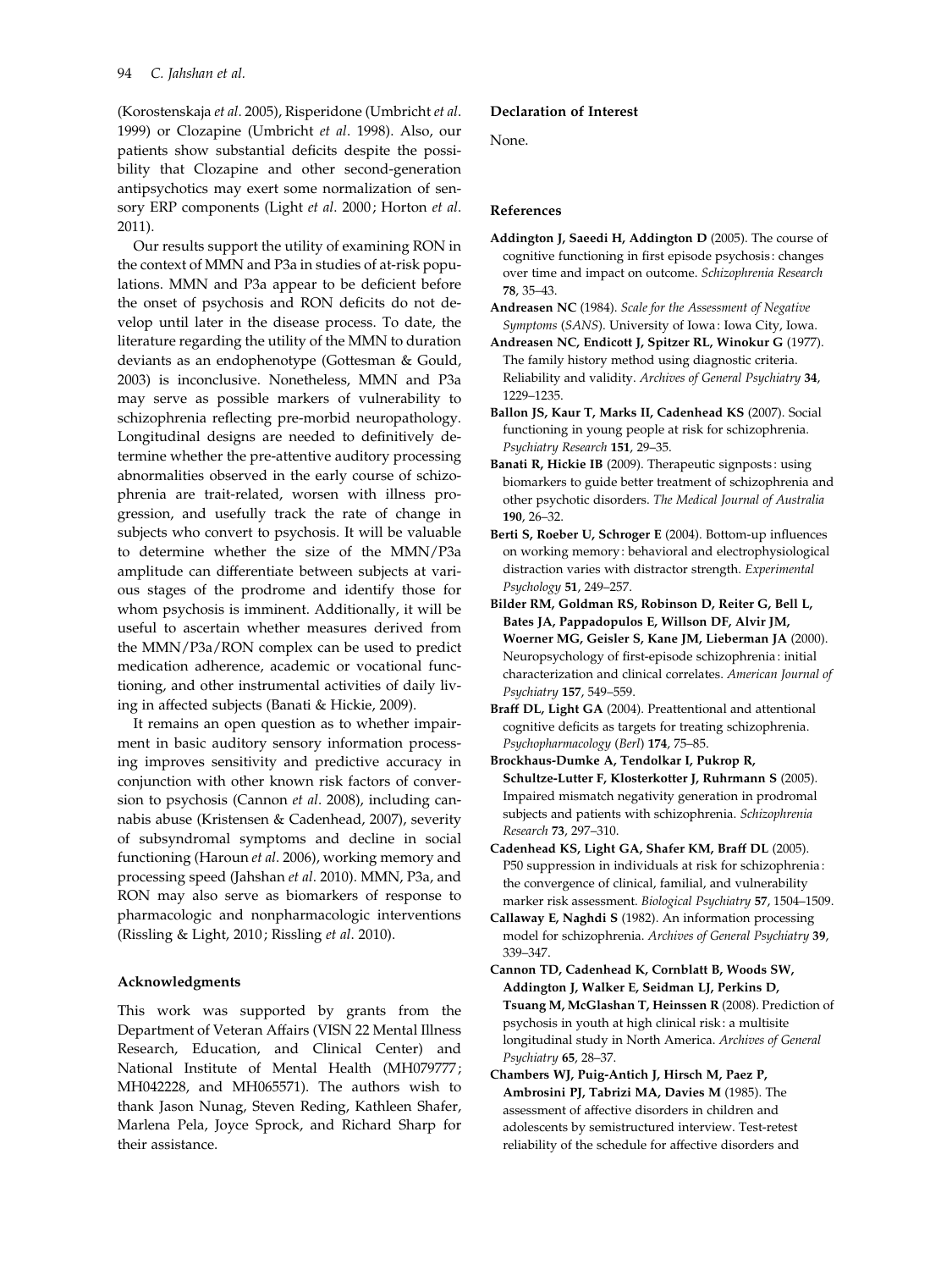schizophrenia for school-age children, present episode version. Archives of General Psychiatry 42, 696–702.

Devrim-Ucok M, Keskin-Ergen HY, Ucok A (2008). Mismatch negativity at acute and post-acute phases of first-episode schizophrenia. European Archives of Psychiatry and Clinical Neuroscience 258, 179–185.

Eastvold AD, Heaton RK, Cadenhead KS (2007). Neurocognitive deficits in the (putative) prodrome and first episode of psychosis. Schizophrenia Research 93, 266–277.

Escera C, Alho K, Winkler I, Naatanen R (1998). Neural mechanisms of involuntary attention to acoustic novelty and change. Journal of Cognitive Neuroscience 10, 590–604.

Escera C, Corral M (2007). Role of mismatch negativity and novelty-P3 in involuntary auditory attention. Journal of Psychophysiology 21, 251–264.

Escera C, Yago E, Alho K (2001). Electrical responses reveal the temporal dynamics of brain events during involuntary attention switching. European Journal of Neuroscience 14, 877–883.

First MB, Spitzer RL, Gibbon M, Williams JB (1995). Structured Clinical Interview for DSM-IV Axis I Disorders – Patient Edition (SCID-I/P, Version 2.0). Biometrics Research Department, New York State Psychiatric Institute : New York.

Ford JM, Roach BJ, Miller RM, Duncan CC, Hoffman RE, Mathalon DH (2010). When it's time for a change: failures to track context in schizophrenia. International Journal of Psychophysiology 78, 3–13.

Friedman D, Cycowicz YM, Gaeta H (2001). The novelty P3 : an event-related brain potential (ERP) sign of the brain's evaluation of novelty. Neuroscience and Biobehavioral Reviews 25, 355–373.

Gottesman II, Gould TD (2003). The endophenotype concept in psychiatry : etymology and strategic intentions. American Journal of Psychiatry 160, 636–645.

Green MF (1996). What are the functional consequences of neurocognitive deficits in schizophrenia ? American Journal of Psychiatry 153, 321–330.

Green MF, Kern RS, Braff DL, Mintz J (2000). Neurocognitive deficits and functional outcome in schizophrenia : are we measuring the ' right stuff' ? Schizophrenia Bulletin 26, 119–136.

Green MF, Nuechterlein KH (1999). Cortical oscillations and schizophrenia : timing is of the essence. Archives of General Psychiatry 56, 1007–1008.

Grillon C, Courchesne E, Ameli R, Elmasian R, Braff D (1990a). Effects of rare non-target stimuli on brain electrophysiological activity and performance. International Journal of Psychophysiology 9, 257–267.

Grillon C, Courchesne E, Ameli R, Geyer MA, Braff DL (1990b). Increased distractibility in schizophrenic patients. Electrophysiologic and behavioral evidence. Archives of General Psychiatry 47, 171–179.

Grzella I, Muller BW, Oades RD, Bender S, Schall U, Zerbin D, Wolstein J, Sartory G (2001). Novelty-elicited mismatch negativity in patients with schizophrenia on admission and discharge. Journal of Psychiatry and Neuroscience 26, 235–246.

Hall RC, Parks J (1995). The modified global assessment of functioning scale : addendum. Psychosomatics 36, 416–417.

Haroun N, Dunn L, Haroun A, Cadenhead KS (2006). Risk and protection in prodromal schizophrenia : ethical implications for clinical practice and future research. Schizophrenia Bulletin 32, 166–178.

Heaton RK, Gladsjo JA, Palmer BW, Kuck J, Marcotte TD, Jeste DV (2001). Stability and course of neuropsychological deficits in schizophrenia. Archives of General Psychiatry 58, 24–32.

Hermens DF, Ward PB, Hodge MA, Kaur M, Naismith SL, Hickie IB (2010). Impaired MMN/P3a complex in first-episode psychosis : cognitive and psychosocial associations. Progress in Neuropsychopharmacology and Biological Psychiatry 34, 822–829.

Holig C, Berti S (2010). To switch or not to switch : brain potential indices of attentional control after task-relevant and task-irrelevant changes of stimulus features. Brain Research 1345, 164–175.

Horton J, Millar A, Labelle A, Knott VJ (2011). MMN responsivity to manipulations of frequency and duration deviants in chronic, clozapine-treated schizophrenia patients. Schizophrenia Research 126, 202–211.

Horvath J, Winkler I, Bendixen A (2008). Do N1/MMN, P3a, and RON form a strongly coupled chain reflecting the three stages of auditory distraction ? Biological Psychology 79, 139–147.

Jahshan C, Heaton RK, Golshan S, Cadenhead KS (2010). Course of neurocognitive deficits in the prodrome and first episode of schizophrenia. Neuropsychology 24, 109-120.

Javitt DC (2009). Sensory processing in schizophrenia : neither simple nor intact. Schizophrenia Bulletin 35, 1059–1064.

Javitt DC, Shelley A, Ritter W (2000a). Associated deficits in mismatch negativity generation and tone matching in schizophrenia. Clinical Neurophysiology 111, 1733–1737.

Javitt DC, Shelley AM, Silipo G, Lieberman JA (2000b). Deficits in auditory and visual context-dependent processing in schizophrenia : defining the pattern. Archives of General Psychiatry 57, 1131–1137.

Kasai K, Okazawa K, Nakagome K, Hiramatsu K, Hata A, Fukuda M, Honda M, Miyauchi M, Matsushita M (1999). Mismatch negativity and N2b attenuation as an indicator for dysfunction of the preattentive and controlled processing for deviance detection in schizophrenia : a topographic event-related potential study. Schizophrenia Research 35, 141–156.

Kawakubo Y, Kamio S, Nose T, Iwanami A, Nakagome K, Fukuda M, Kato N, Rogers MA, Kasai K (2007). Phonetic mismatch negativity predicts social skills acquisition in schizophrenia. Psychiatry Research 152, 261–265.

Kiang M, Braff DL, Sprock J, Light GA (2009). The relationship between preattentive sensory processing deficits and age in schizophrenia patients. Clinical Neurophysiology 120, 1949–1957.

Korostenskaja M, Dapsys K, Siurkute A, Maciulis V, Ruksenas O, Kahkonen S (2005). Effects of olanzapine on auditory P300 and mismatch negativity (MMN) in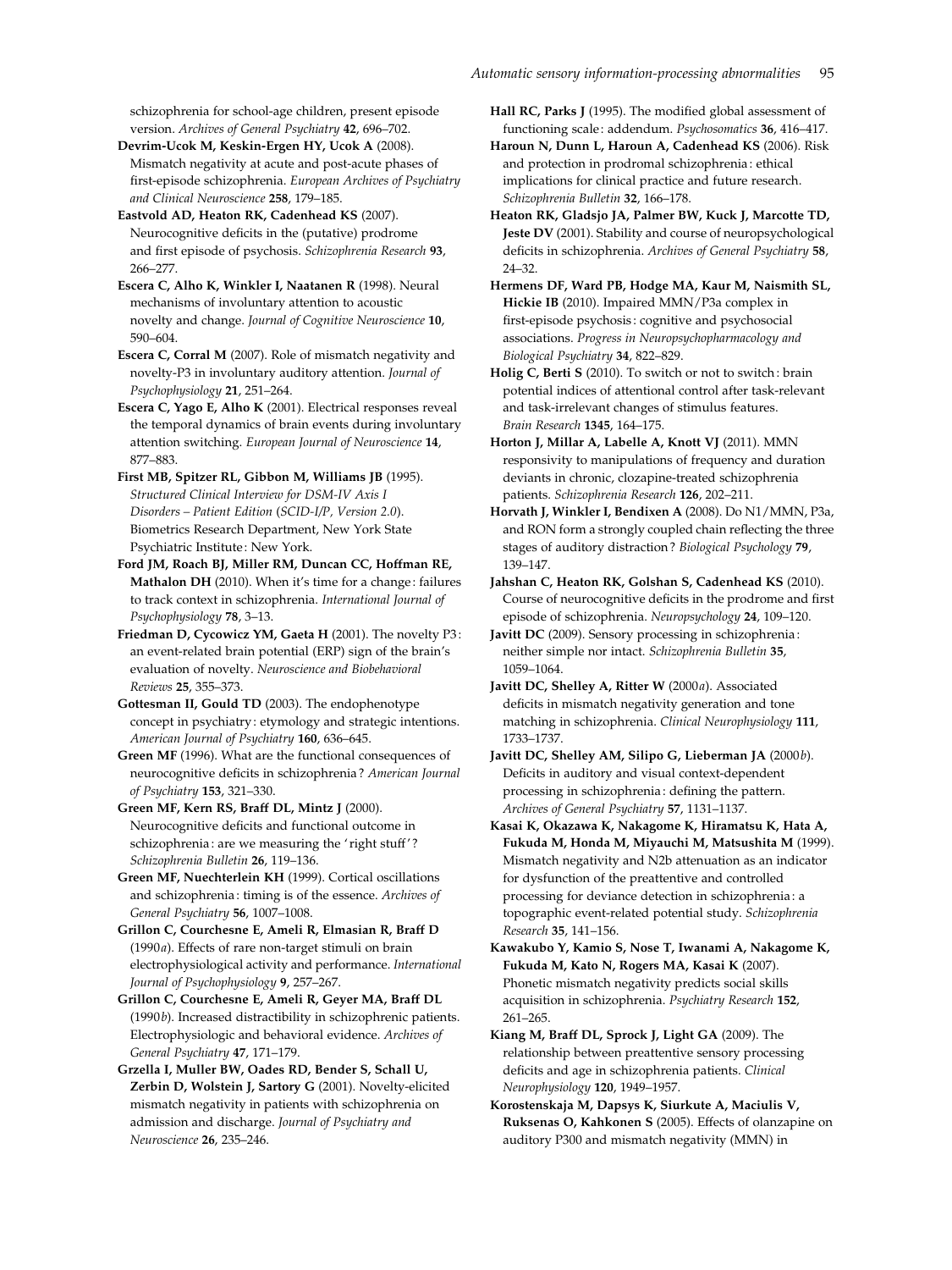schizophrenia spectrum disorders. Progress in Neuropsychopharmacology and Biological Psychiatry 29, 543–548.

Kristensen K, Cadenhead KS (2007). Cannabis abuse and risk for psychosis in a prodromal sample. Psychiatry Research 151, 151–154.

Leitman DI, Sehatpour P, Higgins BA, Foxe JJ, Silipo G, Javitt DC (2010). Sensory deficits and distributed hierarchical dysfunction in schizophrenia. American Journal of Psychiatry 167, 818–827.

- Lencz T, Smith CW, McLaughlin D, Auther A, Nakayama E, Hovey L, Cornblatt BA (2006). Generalized and specific neurocognitive deficits in prodromal schizophrenia. Biological Psychiatry 59, 863–871.
- Light GA, Braff DL (2005a). Mismatch negativity deficits are associated with poor functioning in schizophrenia patients. Archives of General Psychiatry 62, 127–136.
- Light GA, Braff DL  $(2005b)$ . Stability of mismatch negativity deficits and their relationship to functional impairments in chronic schizophrenia. American Journal of Psychiatry 162, 1741–1743.

Light GA, Geyer MA, Clementz BA, Cadenhead KS, Braff DL (2000). Normal P50 suppression in schizophrenia patients trated with atypical antipsychotic medications. American Journal of Psychiatry 157, 767–771.

Light GA, Hsu JL, Hsieh MH, Meyer-Gomes K, Sprock J, Swerdlow NR, Braff DL (2006). Gamma band oscillations reveal neural network cortical coherence dysfunction in schizophrenia patients. Biological Psychiatry 60, 1231–1240.

Light GA, Swerdlow NR, Braff DL (2007). Preattentive sensory processing as indexed by the MMN and P3a brain responses is associated with cognitive and psychosocial functioning in healthy adults. Journal of Cognitive Neuroscience 19, 1624–1632.

- Light GA, Williams LE, Minow F, Sprock J, Rissling A, Sharp R, Swerdlow NR, Braff DL (2010). Electroencephalography (EEG) and event-related potentials (ERPs) with human participants. Current Protocols in Neuroscience Chapter 6, Unit 6.25, 1–24.
- Mathalon DH, Ford JM, Pfefferbaum A (2000). Trait and state aspects of P300 amplitude reduction in schizophrenia : a retrospective longitudinal study. Biological Psychiatry 47, 434–449.
- Mesholam-Gately RI, Giuliano AJ, Goff KP, Faraone SV, Seidman LJ (2009). Neurocognition in first-episode schizophrenia : a meta-analytic review. Neuropsychology 23, 315–336.

Michie PT, Innes-Brown H, Todd J, Jablensky AV (2002). Duration mismatch negativity in biological relatives of patients with schizophrenia spectrum disorders. Biological Psychiatry 52, 749–758.

Miller TJ, McGlashan TH, Rosen JL, Cadenhead K, Cannon T, Ventura J, McFarlane W, Perkins DO, Pearlson GD, Woods SW (2003). Prodromal assessment with the structured interview for prodromal syndromes and the scale of prodromal symptoms : predictive validity, interrater reliability, and training to reliability. Schizophrenia Bulletin 29, 703–715.

Naatanen R, Gaillard AW, Mantysalo S (1978). Early selective-attention effect on evoked potential reinterpreted. Acta Psychologica 42, 313–329.

- Naatanen R, Simpson M, Loveless NE (1982). Stimulus deviance and evoked potentials. Biological Psycholology 14, 53–98.
- Oades RD, Wild-Wall N, Juran SA, Sachsse J, Oknina LB, Ropcke B (2006). Auditory change detection in schizophrenia : sources of activity, related neuropsychological function and symptoms in patients with a first episode in adolescence, and patients 14 years after an adolescent illness-onset. BMC Psychiatry 6, 7.
- Otten LJ, Alain C, Picton TW (2000). Effects of visual attentional load on auditory processing. Neuroreport 11, 875–880.
- Palmer BW, Dawes SE, Heaton RK (2009). What do we know about neuropsychological aspects of schizophrenia ? Neuropsychology Review 19, 365–384.
- Pfohl B, Blum N, Zimmerman M (1995). The Structured Interview for DSM-IV Personality (SIDP-IV). Department of Psychiatry, University of Iowa : Iowa City, Iowa.
- Picton TW, Alain C, Otten L, Ritter W, Achim A (2000). Mismatch negativity : different water in the same river. Audiology and Neurotology 5, 111–139.
- Quednow BB, Frommann I, Berning J, Kuhn KU, Maier W, Wagner M (2008). Impaired sensorimotor gating of the acoustic startle response in the prodrome of schizophrenia. Biological Psychiatry 64, 766–773.
- Rasser PE, Schall U, Todd J, Michie PT, Ward PB, Johnston P, Helmbold K, Case V, Soyland A, Tooney PA, Thompson PM (2011). Gray matter deficits, mismatch negativity, and outcomes in schizophrenia. Schizophrenia Bulletin 37, 131–140.
- Rissling AJ, Light GA (2010). Neurophysiological measures of sensory registration, stimulus discrimination, and selection in schizophrenia patients. Current Topics in Behavioral Neurosciences 4, 283–309.
- Rissling AJ, Makeig S, Braff DL, Light GA (2010). Neurophysiologic markers of abnormal brain activity in schizophrenia. Current Psychiatry Reports 12, 572–578.
- Salisbury DF, Kuroki N, Kasai K, Shenton ME, McCarley RW (2007). Progressive and interrelated functional and structural evidence of post-onset brain reduction in schizophrenia. Archives of General Psychiatry 64, 521–529.
- Salisbury DF, Shenton ME, Griggs CB, Bonner-Jackson A, McCarley RW (2002). Mismatch negativity in chronic schizophrenia and first-episode schizophrenia. Archives of General Psychiatry 59, 686–694.
- Schroger E, Giard MH, Wolff C (2000). Auditory distraction: event-related potential and behavioral indices. Clinical Neurophysiology 111, 1450–1460.

Schroger E, Wolff C (1998). Attentional orienting and reorienting is indicated by human event-related brain potentials. Neuroreport 9, 3355–3358.

- Seeber K, Cadenhead KS (2005). How does studying schizotypal personality disorder inform us about the prodrome of schizophrenia ? Current Psychiatry Reports 7, 41–50.
- Seidman LJ, Giuliano AJ, Meyer EC, Addington J, Cadenhead KS, Cannon TD, McGlashan TH, Perkins DO, Tsuang MT, Walker EF, Woods SW, Bearden CE, Christensen BK, Hawkins K, Heaton R,